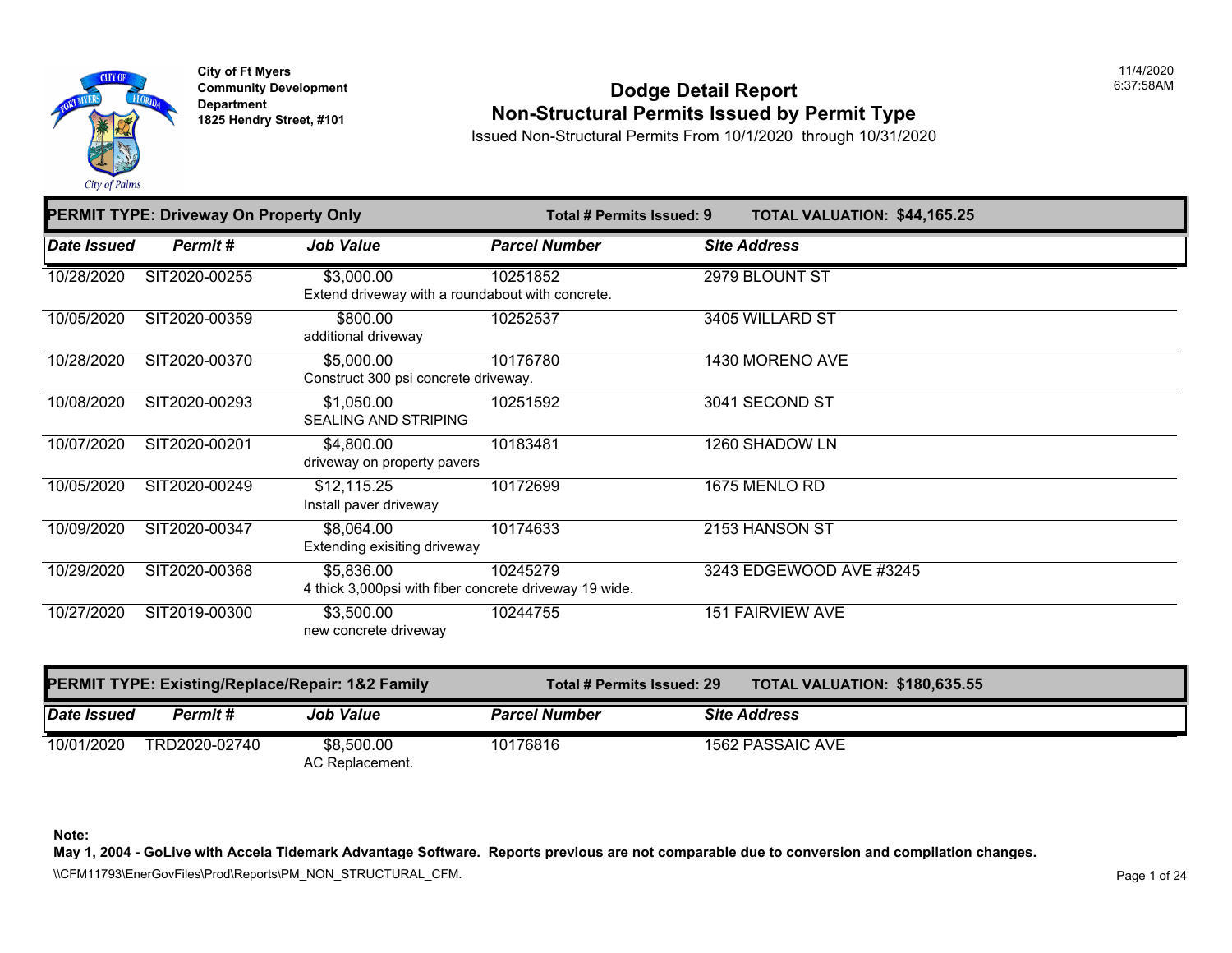

# **Community Development Community Development Non-Structural Permits Issued by Permit Type**

Issued Non-Structural Permits From 10/1/2020 through 10/31/2020

| 10/13/2020 | TRD2020-02857   | \$9,149.00<br>Replace 4 ton 15 seer 8 kw split sys like for like                          | 10558581 | 9360 VIA SAN GIOVANI ST                                                                                                                   |
|------------|-----------------|-------------------------------------------------------------------------------------------|----------|-------------------------------------------------------------------------------------------------------------------------------------------|
| 10/13/2020 | TRD2020-02844   | \$4,625.00<br>AC Change out split system.                                                 | 10547052 | 10547 CAROLINA WILLOW DR                                                                                                                  |
| 10/26/2020 | TRD-000079-2020 | \$18,900.00                                                                               | 10499265 | 11103 SIERRA PALM CT<br>A/C Change=out, Three AC systems, 5+2+2 tons, 16.00 seer, straight cool with 10+5+5 KWs electric hea              |
| 10/14/2020 | TRD2020-02865   | ingersoll rand equipments<br>\$5,092.00<br>Change out 2 ton, 17 seer, 0 kw, split system. | 10183895 | 1329 MELALEUCA LN                                                                                                                         |
| 10/05/2020 | TRD2020-02768   | \$5,648.00<br>HVAC change out. Like for like.                                             | 10532417 | 10106 MIMOSA SILK DR                                                                                                                      |
| 10/19/2020 | TRD2020-02816   | \$6,998.00<br>3.5 Ton, 17 Seer, 10 KW, split system replacement-like for like             | 10469531 | 10504 AVILA CIR                                                                                                                           |
| 10/14/2020 | TRD2020-02883   | \$6,894.00<br>Change out.                                                                 | 10513993 | 9365 VIA MURANO CT                                                                                                                        |
| 10/12/2020 | TRD2020-02829   | \$4,924.75<br>Replace AC system like for like                                             | 10532564 | 11301 POND CYPRESS ST                                                                                                                     |
| 10/01/2020 | TRD2020-02743   | \$5,400.00                                                                                | 10532507 | 10383 CAROLINA WILLOW DR<br>hvac change out-provide & install a new trane 3.5 ton, 16.5 seer split system unit equipment is like for like |
| 10/29/2020 | TRD-000012-2020 | \$4,800.00<br>EXACT REPLACEMENT OF A 2 TON 14 SEER PACKAGE UNIT                           | 10173986 | 2301 JEFFCOTT ST                                                                                                                          |
| 10/13/2020 | TRD2020-02860   | \$5,705.00<br>Replace 2 ton 14 seer 5 kw split system like for like.                      | 10245582 | 428 VAN BUREN ST                                                                                                                          |
| 10/02/2020 | TRD2020-02742   | \$7,498.80<br>replace ac system like for like                                             | 10455669 | 7886 GO CANES WAY                                                                                                                         |
| 10/07/2020 | TRD2020-02785   | \$6,328.00<br>Remove and replace existing AC unit.                                        | 10184138 | 1480 HILL AVE                                                                                                                             |
| 10/13/2020 | TRD2020-02867   | \$5,811.00<br>A/C system change out; like for like.                                       | 10184106 | 1362 STADLER DR                                                                                                                           |

**Note:**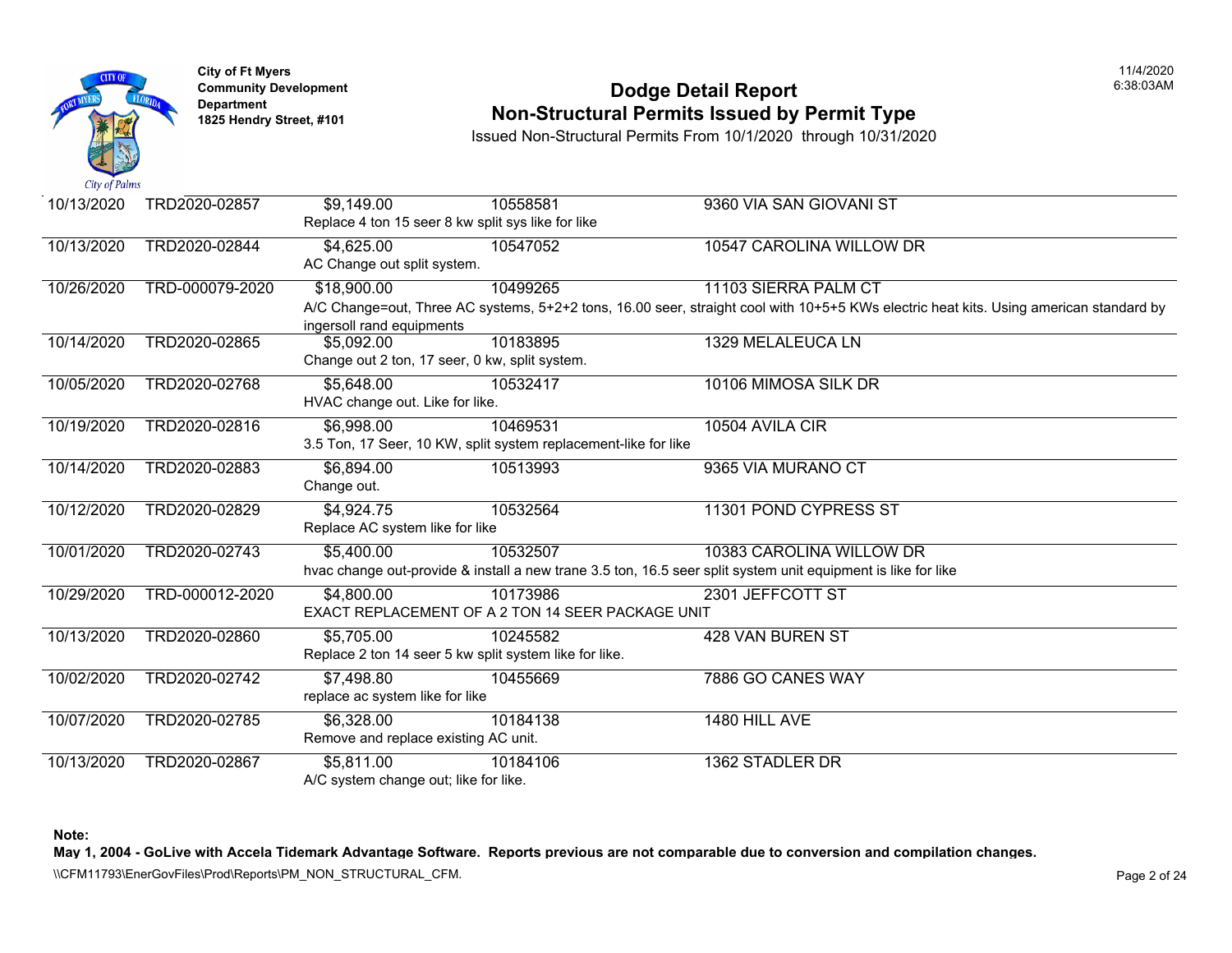

# **Community Development Community Development** Dodge Detail Report **Non-Structural Permits Issued by Permit Type**

Issued Non-Structural Permits From 10/1/2020 through 10/31/2020

| 10/13/2020 | TRD2020-02846   | \$5,900.00<br>AC change out split system. | 10466860                                                                          | 10637 AVILA CIR                                                                                           |
|------------|-----------------|-------------------------------------------|-----------------------------------------------------------------------------------|-----------------------------------------------------------------------------------------------------------|
|            |                 |                                           |                                                                                   |                                                                                                           |
| 10/05/2020 | TRD2020-02769   | \$4,715.00                                | 10184467                                                                          | 1708 JEFFERSON AVE                                                                                        |
|            |                 | 3 ton split system change out             |                                                                                   |                                                                                                           |
| 10/12/2020 | TRD2020-02855   | \$4,100.00                                | 10244938                                                                          | 335 ROSEMONT DR                                                                                           |
|            |                 | <b>HVAC Change Out</b>                    |                                                                                   |                                                                                                           |
| 10/27/2020 | TRD-000090-2020 | \$2,795.00                                | 10490026                                                                          | 10044 HORSE CREEK RD                                                                                      |
|            |                 |                                           | REPLACE CONDENSOR ONLY 3 TON 14 SEER COMFORT MAKER                                |                                                                                                           |
| 10/05/2020 | TRD2020-02764   | \$3,800.00                                | 10524834                                                                          | 10695 CAMARELLE CIR                                                                                       |
|            |                 | 2 ton split system change out             |                                                                                   |                                                                                                           |
| 10/14/2020 | TRD2020-02824   | \$7,952.00                                | 10183995                                                                          | 1369 WALES DR                                                                                             |
|            |                 | 5 ton split system                        |                                                                                   |                                                                                                           |
| 10/01/2020 | TRD2020-02736   | \$1,800.00                                | 10184154                                                                          | 1536 GROVE AVE                                                                                            |
|            |                 | Partial duct change out.                  |                                                                                   |                                                                                                           |
| 10/29/2020 | TRD-000010-2020 | \$5,949.00                                | 10563564                                                                          | 4027 ASHENTREE CT                                                                                         |
|            |                 |                                           |                                                                                   | HVAC FULL SYSTEM CHANGE OUT NO DUCT WORK LIKE FOR LIKE CARRIER 4.0 TON 15.5 SEER                          |
| 10/19/2020 | TRD2020-02879   | \$6,416.00                                | 10542731                                                                          | 11120 YELLOW POPLAR DR                                                                                    |
|            |                 |                                           | 2.5 ton, 15.25 seer, 8kw, split system replacement-like for like.                 |                                                                                                           |
| 10/13/2020 | TRD2020-02869   | \$5,125.00                                | 10475000                                                                          | 11012 IRON HORSE WAY                                                                                      |
|            |                 |                                           |                                                                                   | HVAC change out- Provide & install a new trane 3 ton, 16 seer, split system unit- Equip is like for like. |
| 10/23/2020 | TRD-000046-2020 | \$400.00                                  | 10249150                                                                          | 120 DIANA AVE                                                                                             |
|            |                 |                                           |                                                                                   |                                                                                                           |
| 10/30/2020 | TRD-000301-2020 | \$19,210.00                               | 10183973                                                                          | 3580 MCGREGOR BLVD                                                                                        |
|            |                 |                                           | Replace existing cast iron drains under home and to county tap with new PVC pipe. |                                                                                                           |
| 10/28/2020 | TRD-000166-2020 | \$2,200.00                                | 10173799                                                                          | 2234 DORA ST                                                                                              |
|            |                 |                                           | REPIPE HOT AND COLD WATER FOR 8 FIXTURES                                          |                                                                                                           |
| 10/27/2020 | TRD-000124-2020 | \$4,000.00                                | 10245003                                                                          | 4136 MANDARIN CT                                                                                          |
|            |                 |                                           | REPIPE HOT AND COLD WATER LINES WITH PEX PIPING                                   |                                                                                                           |

**Note:**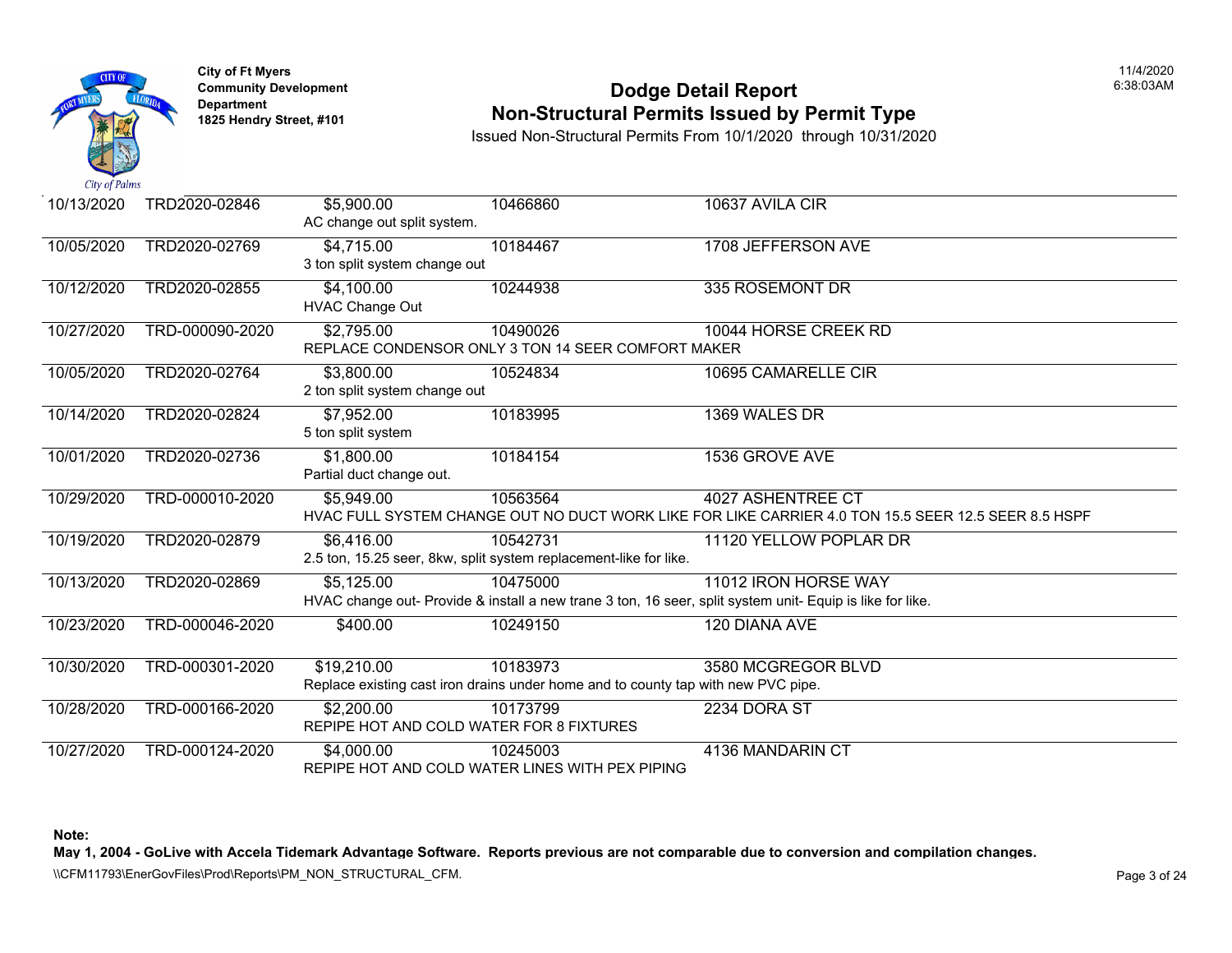

#### **Community Developm[ent](https://3,800.00) <b>Dodge Detail Report 1825 Non-Structural Permits Issued by Permit Type**

Issued Non-Structural Permits From 10/1/2020 through 10/31/2020

|                    |                | <b>PERMIT TYPE: Existing/Replace/Repair: Commercial</b>            | <b>Total # Permits Issued: 21</b>                                                                               | <b>TOTAL VALUATION: \$465,96</b> |
|--------------------|----------------|--------------------------------------------------------------------|-----------------------------------------------------------------------------------------------------------------|----------------------------------|
| <b>Date Issued</b> | <b>Permit#</b> | <b>Job Value</b>                                                   | <b>Parcel Number</b>                                                                                            | <b>Site Address</b>              |
| 10/30/2020         | TRD2020-02900  | \$4,500.00                                                         | 10442038<br>replace 2.5 ton split system, no heat. like for like. Upstairs IT room                              | 3602 COLONIAL CT                 |
| 10/12/2020         | TRD2020-02852  | \$9,300.00<br>A/C change out like for like.                        | 10196084                                                                                                        | 1800 BOY SCOUT DR                |
| 10/08/2020         | TRD2020-02806  | \$3,800.00<br>Replace split system AC                              | 10549978                                                                                                        | 4775 PALMA DE NOVA LN            |
| 10/07/2020         | TRD2020-02793  | \$18,000.00<br>Replace 2 7.5 ton package units and smoke detectors | 10245684                                                                                                        | 3900 PALM BEACH BLVD             |
| 10/02/2020         | TRD2020-02613  | \$4,000.00                                                         | 10185404<br>Like for Like replacement of existing equipment for @ton 14Seer Comfortmaker Complete Split System. | 2121 COLLIER AVE                 |
| 10/01/2020         | TRD2020-02747  | \$6,630.00<br>Installing 5T Split System                           | 10186855                                                                                                        | 20 BARKLEY CIR #- 104            |
| 10/14/2020         | TRD2020-02790  | \$142,000.00                                                       | 10162432<br>Replacement of 2nd floor walk -in cooler/freezer. (Additional permit for BLD2020-01334)             | 2115 DR MARTIN LUTHER KING J     |
| 10/09/2020         | TRD2020-02823  | \$6,730.50                                                         | 10186297<br>REPLACE 4-TON, 14-SEER, 10KW SPLIT SYSTEM IN SUITE #59 ONLY                                         | 1400 COLONIAL BLVD #SUITE 59     |
| 10/01/2020         | TRD2020-02738  | \$5,535.00<br>up grade unit replacement                            | 10173009                                                                                                        | 2277 GRAND AVE                   |
| 10/06/2020         | TRD2020-02773  | \$5,838.00                                                         | 10525451<br>Replace existing 2 ton hvac split system with like 2 ton system to existing ductwork.               | 11980 Paseo Grande BLVD #- guar  |
| 10/12/2020         | TRD2020-02828  | \$47,000.00                                                        | 10186375<br>Replace 2-15 ton RTU's with 16kw heat. Like for like equipment                                      | 4580 S CLEVELAND AVE             |
| 10/09/2020         | TRD2020-02775  | \$167,000.00                                                       | 10162432<br>Replacement of 1st floor walk-in cooler/freezer. (Additional permit for BLD2020-01334)              | 2115 DR MARTIN LUTHER KING J     |
| 10/06/2020         | TRD2020-02766  | \$1,500.00                                                         | 10183788<br>Replace damaged 60A panel defective on existing pole and service.                                   | 1348 VIA FLORES #POLE            |

**Note:**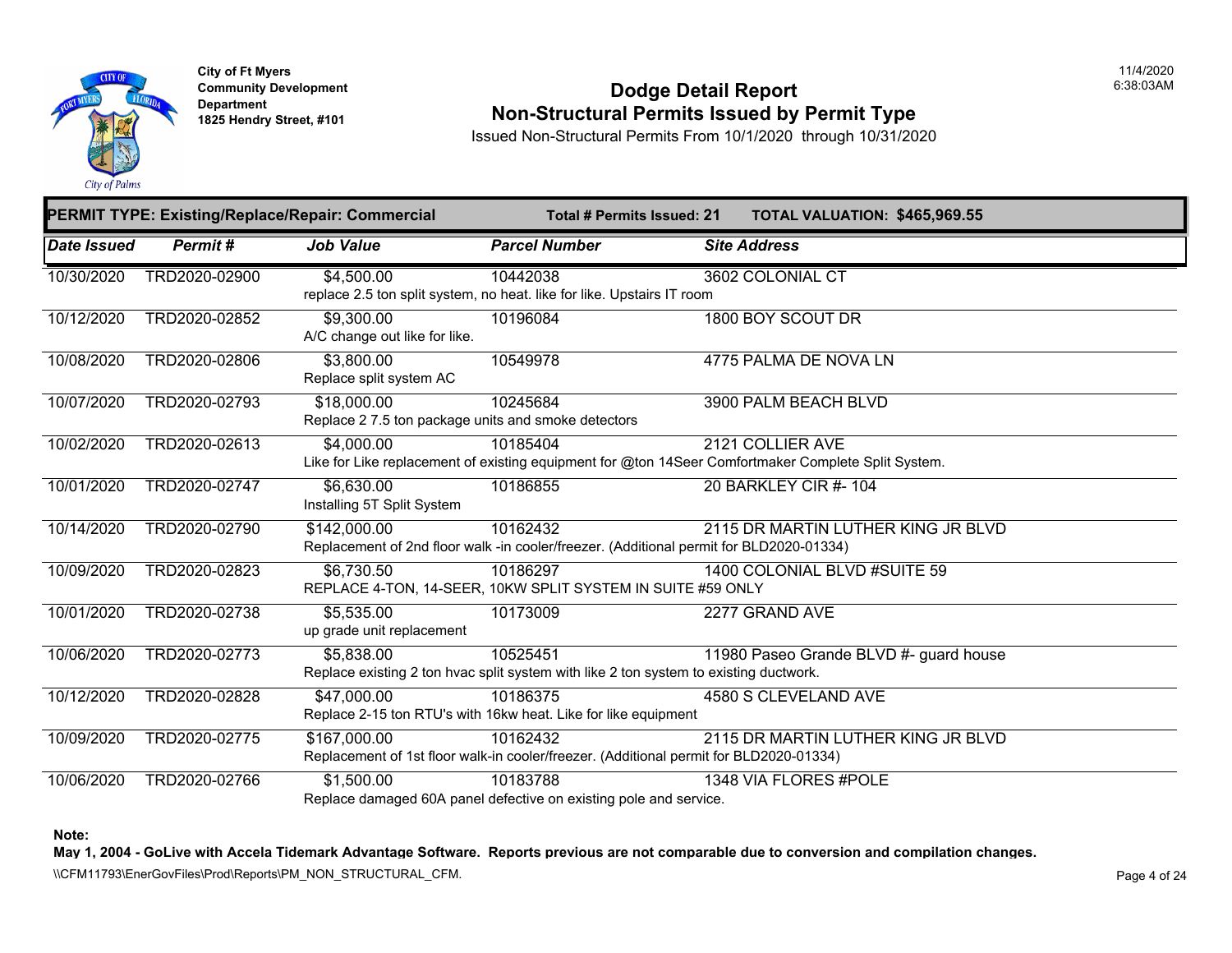

# **Community Development Community Development** Dodge Detail Report **Non-Structural Permits Issued by Permit Type**

Issued Non-Structural Permits From 10/1/2020 through 10/31/2020

| 10/27/2020 | TRD-000111-2020 | \$1,223.55                               | 10253832                                        | 3696 DR MARTIN LUTHER KING JI |
|------------|-----------------|------------------------------------------|-------------------------------------------------|-------------------------------|
|            |                 | REPLACE RISER WEATHER HEAD               |                                                 |                               |
| 10/02/2020 | TRD2020-02760   | \$500.00                                 | 10172954                                        | 2019 LAFAYETTE ST             |
|            |                 | Repair meter socket.                     |                                                 |                               |
| 10/01/2020 | TRD2020-02741   | \$1,028.50                               | 10253488                                        | 2102 FORD ST                  |
|            |                 |                                          | repair damaged riser: Requires FPL meter pull   |                               |
| 10/14/2020 | TRD2020-02886   | \$35,659.00                              | 10462766                                        | 1900 VIRGINIA AVE             |
|            |                 | general repairs to elevator machine room |                                                 |                               |
| 10/14/2020 | TRD2020-02893   | \$1,000.00                               | 10245684                                        | 3900 PALM BEACH BLVD          |
|            |                 | Repipe restaurant.                       |                                                 |                               |
| 10/29/2020 | TRD-000226-2020 | \$2,400.00                               | 10173180                                        | 2280 FOWLER ST                |
|            |                 | Replace heater, repipe lav & toilet      |                                                 |                               |
| 10/01/2020 | TRD2020-02748   | \$825.00                                 | 10440321                                        | 1791 BOY SCOUT DR #- UNIT # 1 |
|            |                 |                                          | Replace 3/4 975xL Wilkens Zurn Backflow device. |                               |
| 10/13/2020 | TRD2020-02877   | \$1,500.00                               | 10174742                                        | <b>2675 CRAG ST</b>           |
|            |                 | <b>INSTALL A NEW WATER METER</b>         |                                                 |                               |

| <b>PERMIT TYPE: Existing/Replace/Repair: Multi-Family</b> |                 |                                           | Total # Permits Issued: 28 | <b>TOTAL VALUATION: \$127,17</b> |
|-----------------------------------------------------------|-----------------|-------------------------------------------|----------------------------|----------------------------------|
| Date Issued                                               | Permit#         | <b>Job Value</b>                          | <b>Parcel Number</b>       | <b>Site Address</b>              |
| 10/12/2020                                                | TRD2020-02831   | \$4,490.00<br>replacing split a/c system  | 10463387                   | 10460 WASHINGTONIA PALM WAT      |
| 10/08/2020                                                | TRD2020-02783   | \$3,436.00<br>AC change out.              | 10245457                   | 3743 ESTELLE AVE                 |
| 10/26/2020                                                | TRD-000059-2020 | \$4,715.00<br>AIR HANDLER CHANGE OUT ONLY | 10545268                   | 8832 OLIVERIA ST #9501           |
| 10/14/2020                                                | TRD2020-02882   | \$4,100.00<br>AC Change out               | 10186969                   | 5201 CEDARBEND DR #3             |

**Note:**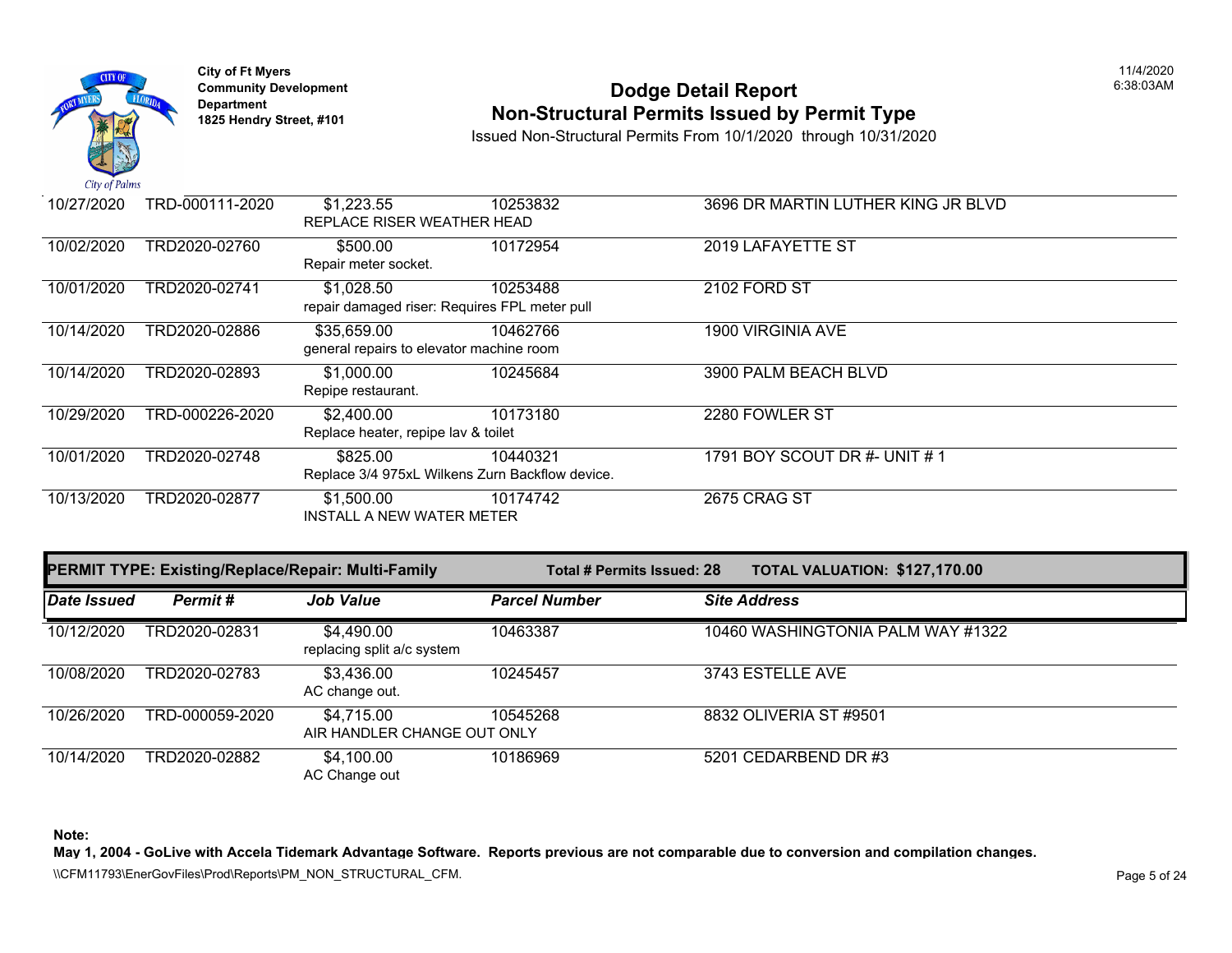

# **Community Developm[ent](https://6,652.00) <b>Dodge Detail Report Non-Structural Permits Issued by Permit Type**

Issued Non-Structural Permits From 10/1/2020 through 10/31/2020

| 10/12/2020 | TRD2020-02761   | \$4,120.00<br>replacing split ac system            | 10448747                                                                      | 8096 QUEEN PALM LN #224     |
|------------|-----------------|----------------------------------------------------|-------------------------------------------------------------------------------|-----------------------------|
| 10/05/2020 | TRD2020-02779   | \$3,300.00                                         | 10174657                                                                      | 2034 CANAL ST #APT 204      |
|            |                 | Replace existing 1.5 Ton system for the same.      |                                                                               |                             |
| 10/08/2020 | TRD2020-02808   | \$6,450.00                                         | 10546069                                                                      | 2745 FIRST ST #1401         |
|            |                 | A/C change out; like for like; 3 ton split system. |                                                                               |                             |
| 10/08/2020 | TRD2020-02787   | \$3,436.00                                         | 10254611                                                                      | 3753 WINKLER AVE #913       |
|            |                 |                                                    | AC CHANGE OUT SAME LOCATION SAME ELEVATION.                                   |                             |
| 10/09/2020 | TRD2020-02811   | \$6,652.00                                         | 10545169                                                                      | 8760 MELOSIA ST #8004       |
|            |                 |                                                    | Replace 3.5 ton, 14 seer, 8 kw, split system; like for like.                  |                             |
| 10/14/2020 | TRD2020-02887   | \$4,625.00                                         | 10483773                                                                      | 10710 RAVENNA WAY #203      |
|            |                 |                                                    | ac split system change out, like for like 2.5 ton, 15.5 seer, 5 kw            |                             |
| 10/13/2020 | TRD2020-02873   | \$4,900.00                                         | 10474734                                                                      | 10700 RAVENNA WAY #105      |
|            |                 | New Refrigerant line set.                          |                                                                               |                             |
| 10/29/2020 | TRD-000218-2020 | \$6,479.00                                         | 10526022                                                                      | 9624 HEMINGWAY LN #4007     |
|            |                 | REPLACE AC                                         |                                                                               |                             |
| 10/31/2020 | TRD-000060-2020 | \$4,715.00                                         | 10545279                                                                      | 8856 OLIVERIA ST #9601      |
|            |                 | AC CHANGE OUT                                      |                                                                               |                             |
| 10/26/2020 | TRD-000075-2020 | \$6,100.00                                         | 10466815                                                                      | 10503 SEVILLA DR #201       |
|            |                 | Change out 4 ton split system.                     |                                                                               |                             |
| 10/14/2020 | TRD2020-02863   | \$7,413.00                                         | 10462767                                                                      | 1910 VIRGINIA AVE #- bldg B |
|            |                 | Install (1) 3 ton mini split unit.                 |                                                                               |                             |
| 10/09/2020 | TRD2020-02809   | \$6,730.00                                         | 10245229                                                                      | 3225 E RIVERSIDE DR #45D    |
|            |                 | Replace 2T split AC system.                        |                                                                               |                             |
| 10/14/2020 | TRD2020-02892   | \$7,413.00                                         | 10462766                                                                      | 1900 VIRGINIA AVE #BLDG C   |
|            |                 |                                                    | Install (1) 3 ton mini split unit in elevator machine room for this building. |                             |
| 10/13/2020 | TRD2020-02870   | \$4,000.00                                         | 10481883                                                                      | 10453 WASHINGTONIA PALM WAY |
|            |                 | Replacing Split A/C System.                        |                                                                               |                             |

**Note:**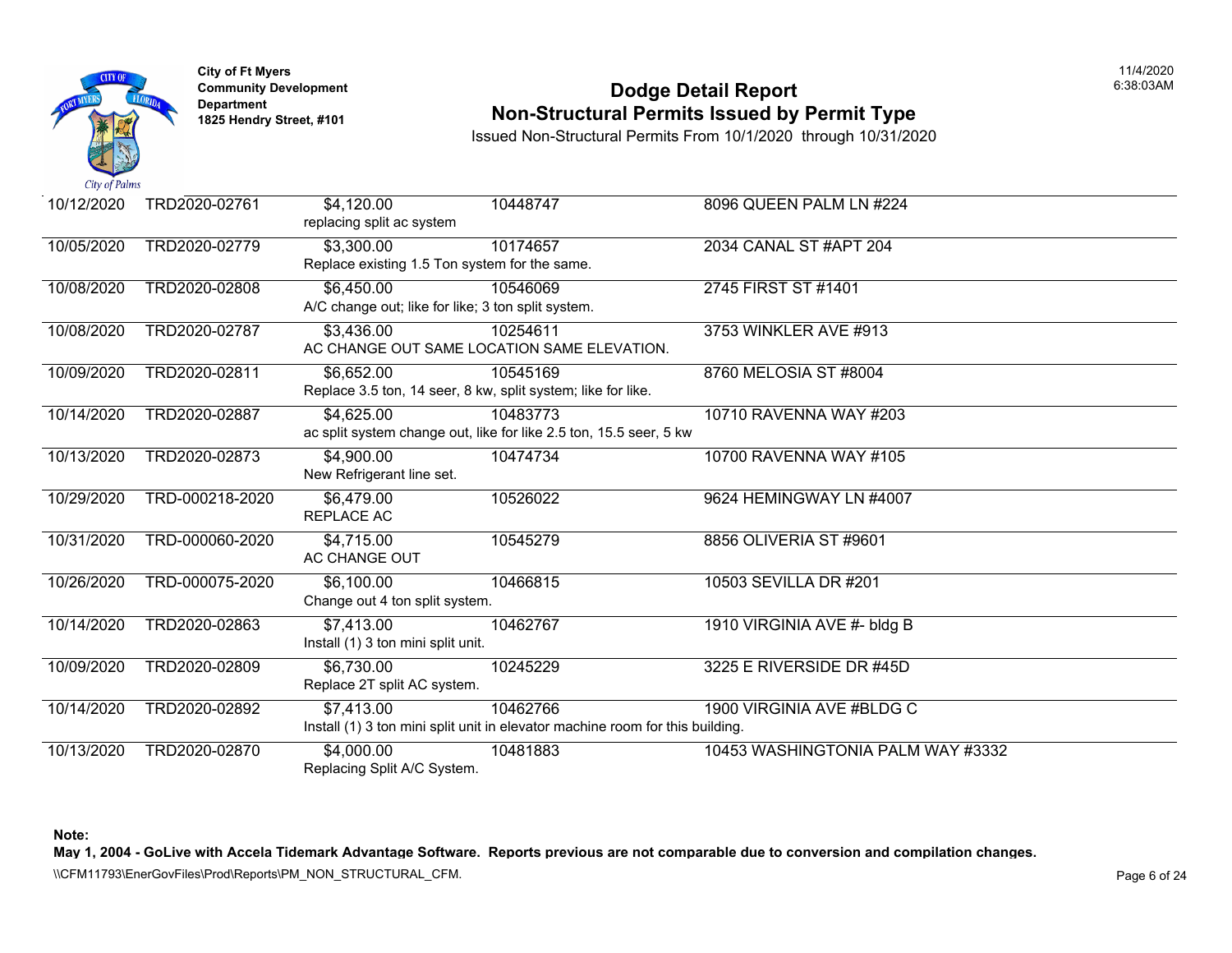

# **Community Development Community Development** Dodge Detail Report **Non-Structural Permits Issued by Permit Type**

Issued Non-Structural Permits From 10/1/2020 through 10/31/2020

| 10/06/2020 | TRD2020-02776   | \$3,436.00                                        | 10254609                                                               | 3691 WINKLER AVE #815      |
|------------|-----------------|---------------------------------------------------|------------------------------------------------------------------------|----------------------------|
|            |                 | ac change out same location same elevation        |                                                                        |                            |
| 10/14/2020 | TRD2020-02872   | \$3,436.00                                        | 10254609                                                               | 3635 WINKLER AVE #617      |
|            |                 | ac change out same location same elevation        |                                                                        |                            |
| 10/05/2020 | TRD2020-02767   | \$5,225.00                                        | 10551746                                                               | 3000 OASIS GRAND BLVD #706 |
|            |                 |                                                   | HVAC replacement package unit - Climate master water source heta pump. |                            |
| 10/07/2020 | TRD2020-02782   | \$3,436.00                                        | 10254498                                                               | 3779 METRO PKWY #12208     |
|            |                 |                                                   | AC CHANGE OUT SAME LOCATION SAME ELEVATION.                            |                            |
| 10/14/2020 | TRD2020-02862   | \$7,413.00                                        | 10462768                                                               | 1920 VIRGINIA AVE          |
|            |                 | Install (1) 3 ton mini split unit.                |                                                                        |                            |
| 10/27/2020 | TRD-000006-2020 | \$650.00                                          | 10172541                                                               | 1900 VIRGINIA AVE #803     |
|            |                 | Relocate Switches (3).                            |                                                                        |                            |
| 10/23/2020 | TRD-000029-2020 | \$1,000.00                                        | 10185627                                                               | 3585 CENTRAL AVE           |
|            |                 | Sewer Lines repair of 6" Cast on to PVCscd 40     |                                                                        |                            |
| 10/23/2020 | TRD-000022-2020 | \$1,900.00                                        | 10186992                                                               | 5207 CEDARBEND DR #2       |
|            |                 | <b>RE-PIPE</b>                                    |                                                                        |                            |
| 10/07/2020 | TRD2020-02786   | \$6,500.00                                        | 10176670                                                               | 1248 OSCEOLA DR            |
|            |                 | Replace existing water lines with new pex piping. |                                                                        |                            |
| 10/29/2020 | TRD-000221-2020 | \$1,100.00                                        | 10172549                                                               | 1900 VIRGINIA AVE #1102    |
|            |                 | REPLACE WATER HEATER                              |                                                                        |                            |

|             |               | <b>PERMIT TYPE: Existing/Replace/Repair: Multi-Family &gt; 15 Tons</b> | Total # Permits Issued: 3 | <b>TOTAL VALUATION: \$19,781</b> |  |
|-------------|---------------|------------------------------------------------------------------------|---------------------------|----------------------------------|--|
| Date Issued | Permit #      | <b>Job Value</b>                                                       | <b>Parcel Number</b>      | <b>Site Address</b>              |  |
| 10/05/2020  | TRD2020-02756 | \$7,000.00                                                             | 10497395                  | 2797 FIRST ST #1803              |  |
|             |               | Replace 2 ton 14 seer watersource system like for like                 |                           |                                  |  |
| 10/08/2020  | TRD2020-02795 | \$7.398.00                                                             | 10548395                  | 2090 W FIRST ST #E3205           |  |
|             |               | AC Change out, like for like.                                          |                           |                                  |  |

**Note:**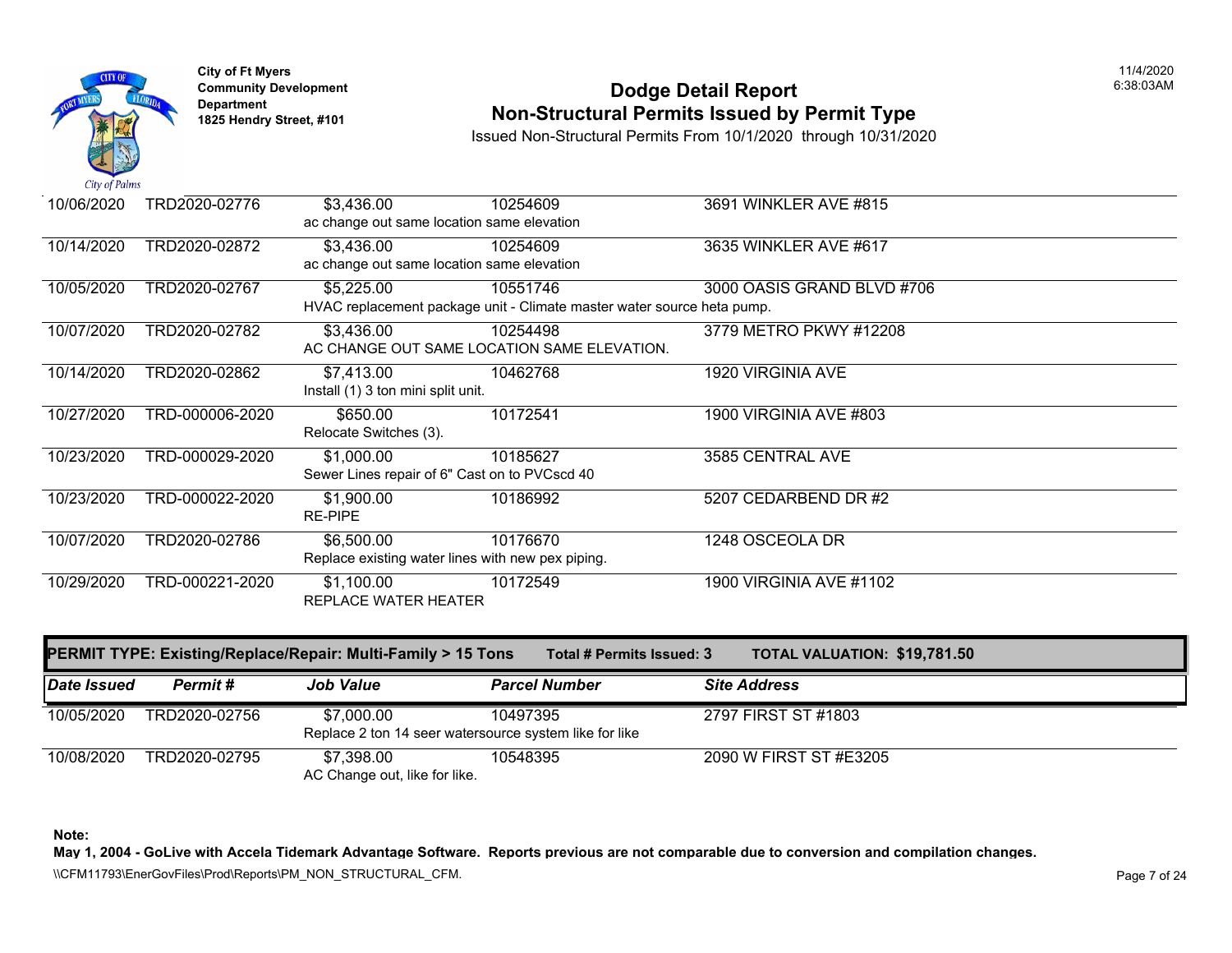

# **Community Development Community Development 1825 Hendry Street, #101 Non-Structural Permits Issued by Permit Type**

Issued Non-Structural Permits From 10/1/2020 through 10/31/2020

10/12/2020 TRD2020-02774 \$5,383.50 10507268 10401 MCARTHUR PALM LN #2514 Replace ac system - like for like

| <b>PERMIT TYPE: Flag Pole</b> |               |                                               | Total # Permits Issued: 1 | <b>TOTAL VALUATION: \$5,000.0</b> |
|-------------------------------|---------------|-----------------------------------------------|---------------------------|-----------------------------------|
| Date Issued                   | Permit #      | <b>Job Value</b>                              | <b>Parcel Number</b>      | <b>Site Address</b>               |
| 10/14/2020                    | SIG2020-00189 | \$5,000.00<br>Installation of 30'-0 flagpole. | 10586758                  | 4333 FORD ST                      |

|                                                        | <b>IPERMIT TYPE: FPL: Commercial</b> |           | Total # Permits Issued: 1 |                          | <b>TOTAL VALUATION: \$0.00</b> |  |
|--------------------------------------------------------|--------------------------------------|-----------|---------------------------|--------------------------|--------------------------------|--|
| Date Issued                                            | Permit #                             | Job Value | <b>Parcel Number</b>      | <b>Site Address</b>      |                                |  |
| 10/28/2020                                             | TRD2020-02749                        | \$0.00    | 10176401                  | 3414 CLEVELAND AVE #3420 |                                |  |
| FPL TO REENERGIZE EXISTING SERVICE. NO WORK AUTHROIZED |                                      |           |                           |                          |                                |  |

| <b>PERMIT TYPE: Fuel Gas: 1&amp;2 Family</b> |               |                                                    | <b>Total # Permits Issued: 7</b>                                                                          | <b>TOTAL VALUATION: \$9,300.0</b> |  |
|----------------------------------------------|---------------|----------------------------------------------------|-----------------------------------------------------------------------------------------------------------|-----------------------------------|--|
| Date Issued                                  | Permit#       | <b>Job Value</b>                                   | <b>Parcel Number</b>                                                                                      | <b>Site Address</b>               |  |
| 10/13/2020                                   | TRD2020-02850 | \$1,500.00                                         | 10175494<br>INSTALL NEW LINES AND HOKUP EXISTING LINES AND NEW LINES TO APPLIANCES TANK IS EX             | 1540 BRAMAN AVE                   |  |
| 10/13/2020                                   | TRD2020-02820 | \$700.00<br>Propane Gas (1) outlet-Tankless        | 10183607                                                                                                  | 3914 W RIVERSIDE DR               |  |
| 10/31/2020                                   | TRD2020-02585 | \$500.00                                           | 10175579<br>line only to pool heater from existing system                                                 | 1524 LINHART AVE                  |  |
| 10/02/2020                                   | TRD2020-02755 | \$2,300.00<br>Add Gas range to existing LP system. | 10584775                                                                                                  | <b>11248 THURSTON CHASE</b>       |  |
| 10/12/2020                                   | TRD2020-02821 | \$2,200.00                                         | 10499277<br>500 Gal underground LP tank and bore up to 35' of underground PE pipe from tank to Generator. | 11098 SIERRA PALM CT              |  |

**Note:**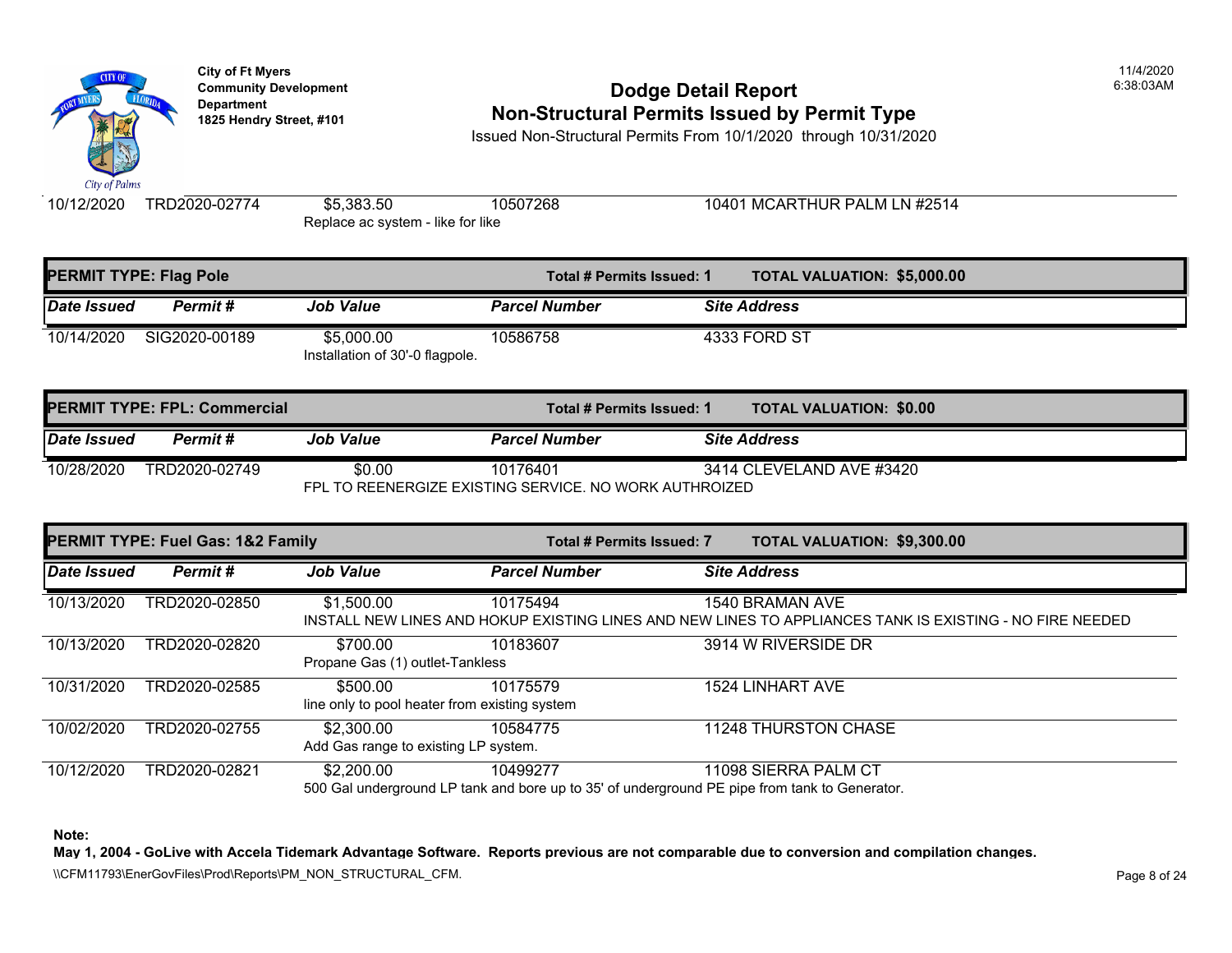

# **Community Developm[ent](https://1,600.00) <b>Dodge Detail Report 1825 Non-Structural Permits Issued by Permit Type**

Issued Non-Structural Permits From 10/1/2020 through 10/31/2020

| 10/12/2020 | TRD2020-02822 | \$600.00   | 10518043                                                                    | 3549 SOUTH ST                                                              |
|------------|---------------|------------|-----------------------------------------------------------------------------|----------------------------------------------------------------------------|
|            |               |            |                                                                             |                                                                            |
|            |               |            | Install UG line to a Generator (Best Homes is pulling the Generator Permit) |                                                                            |
| 10/05/2020 | TRD2020-02754 | \$1.500.00 | 10567096                                                                    | 10452 MIGLIERA WAY                                                         |
|            |               |            |                                                                             | BURY 500 GALLON TANK AND LINES FOR COOKTOP AND GENERATOR - (FIRE FOR TANK) |

| <b>PERMIT TYPE: Fuel Gas: Commercial</b> |               |                                             | Total # Permits Issued: 1 | <b>TOTAL VALUATION: \$1,600.0</b>                                                                         |
|------------------------------------------|---------------|---------------------------------------------|---------------------------|-----------------------------------------------------------------------------------------------------------|
| Date Issued                              | Permit #      | <b>Job Value</b>                            | <b>Parcel Number</b>      | <b>Site Address</b>                                                                                       |
| 10/08/2020                               | TRD2020-02715 | \$1,600.00<br>GAS LINE IN SCH 40 GALVANIZED | 10245684                  | 3900 PALM BEACH BLVD<br>ONE GAS LINE TO FRYERS IS EXISTING. NEW GAS LINE TO 3 RANGES AND 1 STEAMTABLE. AT |

|                    | PERMIT TYPE: Ground Sign - Erect |                         | Total # Permits Issued: 2                                                                             | <b>TOTAL VALUATION: \$1,875.0</b> |
|--------------------|----------------------------------|-------------------------|-------------------------------------------------------------------------------------------------------|-----------------------------------|
| <b>Date Issued</b> | Permit #                         | <b>Job Value</b>        | <b>Parcel Number</b>                                                                                  | <b>Site Address</b>               |
| 10/08/2020         | SIG2020-00177                    | \$1.650.00              | 10579508<br>Install 2 flex post with signage for Publix Instacart Pick-Up placed in 2 parking spaces. | 7950 DANI DR #Unit #200 Publix    |
| 10/13/2020         | SIG2020-00187                    | \$225.00<br>Copy Change | 10245684                                                                                              | 3900 PALM BEACH BLVD              |

| <b>PERMIT TYPE: Mosaic/Mural</b> |               |                  |                                                                                                                          | Total # Permits Issued: 2 |                     | <b>TOTAL VALUATION: \$940.00</b> |
|----------------------------------|---------------|------------------|--------------------------------------------------------------------------------------------------------------------------|---------------------------|---------------------|----------------------------------|
| <b>Date Issued</b>               | Permit #      | <b>Job Value</b> | <b>Parcel Number</b>                                                                                                     |                           | <b>Site Address</b> |                                  |
| 10/06/2020                       | SIG2020-00105 | \$470.00         | 10161934<br>words reading, if not now then when painted on the south wall of the building. white letters on the building |                           | 2517 SECOND ST      |                                  |
| 10/06/2020                       | SIG2020-00105 | \$470.00         | 10161883<br>words reading, if not now then when painted on the south wall of the building, white letters on the building |                           | 2517 SECOND ST      |                                  |

**Note:**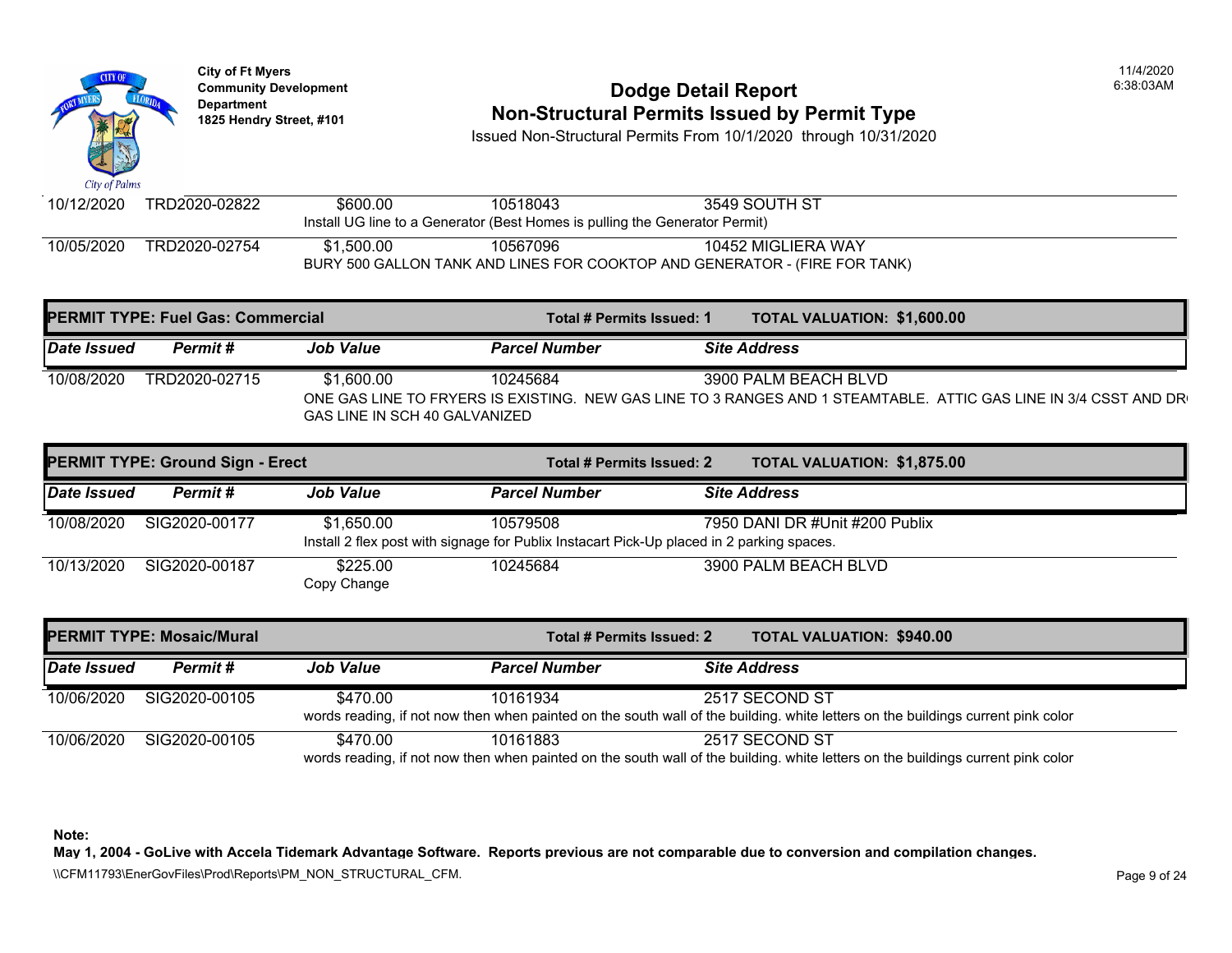

**City of Ft Myers** 11/4/2020

#### **Community Development Community Development 6:38:03**<br>Departm[ent](https://2,400.00) **Community Development Department Department Department Community Department 1825 Hendry Street, #1[01](https://1,985.00) Non-Structural Permits Issued by Permit Type**

Issued Non-Structural Permits From 10/1/2020 through 10/31/2020

|             | <b>PERMIT TYPE: New: 1&amp;2 Family</b> |                                                            | Total # Permits Issued: 11                                                                                        | <b>TOTAL VALUATION: \$29,265</b> |
|-------------|-----------------------------------------|------------------------------------------------------------|-------------------------------------------------------------------------------------------------------------------|----------------------------------|
| Date Issued | Permit#                                 | <b>Job Value</b>                                           | <b>Parcel Number</b>                                                                                              | <b>Site Address</b>              |
| 10/27/2020  | TRD2020-02894                           | \$375.00<br>120 Volt 20 Amp circuit.                       | 10593682                                                                                                          | 4219 LEMONGRASS DR               |
| 10/06/2020  | TRD2020-02777                           | \$5,197.00                                                 | 10183806<br>Remove and replace 200 AMP outdoor service, like for like. Replacing meter can can grounding system.  | 1339 RIO VISTA                   |
| 10/06/2020  | TRD2020-02762                           | \$2,400.00                                                 | 10175750<br>Rewire existing dock and lift 120/240 Volts 20 Amps GFCI protected from existing power.               | 1209 COCONUT DR                  |
| 10/13/2020  | TRD2020-02868                           | \$1,985.00                                                 | 10568541<br>Install manual generator inlet, lanai outlets and cabinet lighting.                                   | 11826 CLIFTON TER                |
| 10/02/2020  | TRD2020-02759                           | \$500.00<br>Repair panel.                                  | 10253322                                                                                                          | 3135 SAINT CHARLES ST ST         |
| 10/08/2020  | TRD2020-02791                           | \$2,100.00                                                 | 10184956<br>Replace Challenger Panel, Replace meter socket, bent riser and update ground field.                   | 4200 LAGG AVE                    |
| 10/12/2020  | TRD2020-02826                           | \$900.00<br>INSTALL NEW CIRCUIT FOR TESLA CHARGER          | 10513993                                                                                                          | 9365 VIA MURANO CT               |
| 10/08/2020  | TRD2020-02802                           | \$800.00<br>installing main water line from meter to house | 10246870                                                                                                          | 1003 POLK ST                     |
| 10/08/2020  | TRD2020-02797                           | \$8,400.00<br>repipe interior potable water                | 10176883                                                                                                          | 1235 FLORIDA AVE                 |
| 10/08/2020  | TRD2020-02804                           | \$800.00<br>installing main water line from water to house | 10246869                                                                                                          | 1007 POLK ST                     |
| 10/14/2020  | TRD2020-02896                           | \$5,808.00<br>remove/replace tub in guest bath.            | 10250626<br>Complete water line replacement/re-pipe with new hose bibbs, water service and supplies. Remove/repla | 1760 N MEADOR CT                 |

**PERMIT TYPE: New: Commercial Total # Permits Issued: 4 TOTAL VALUATION: \$230,67** 

#### **Note:**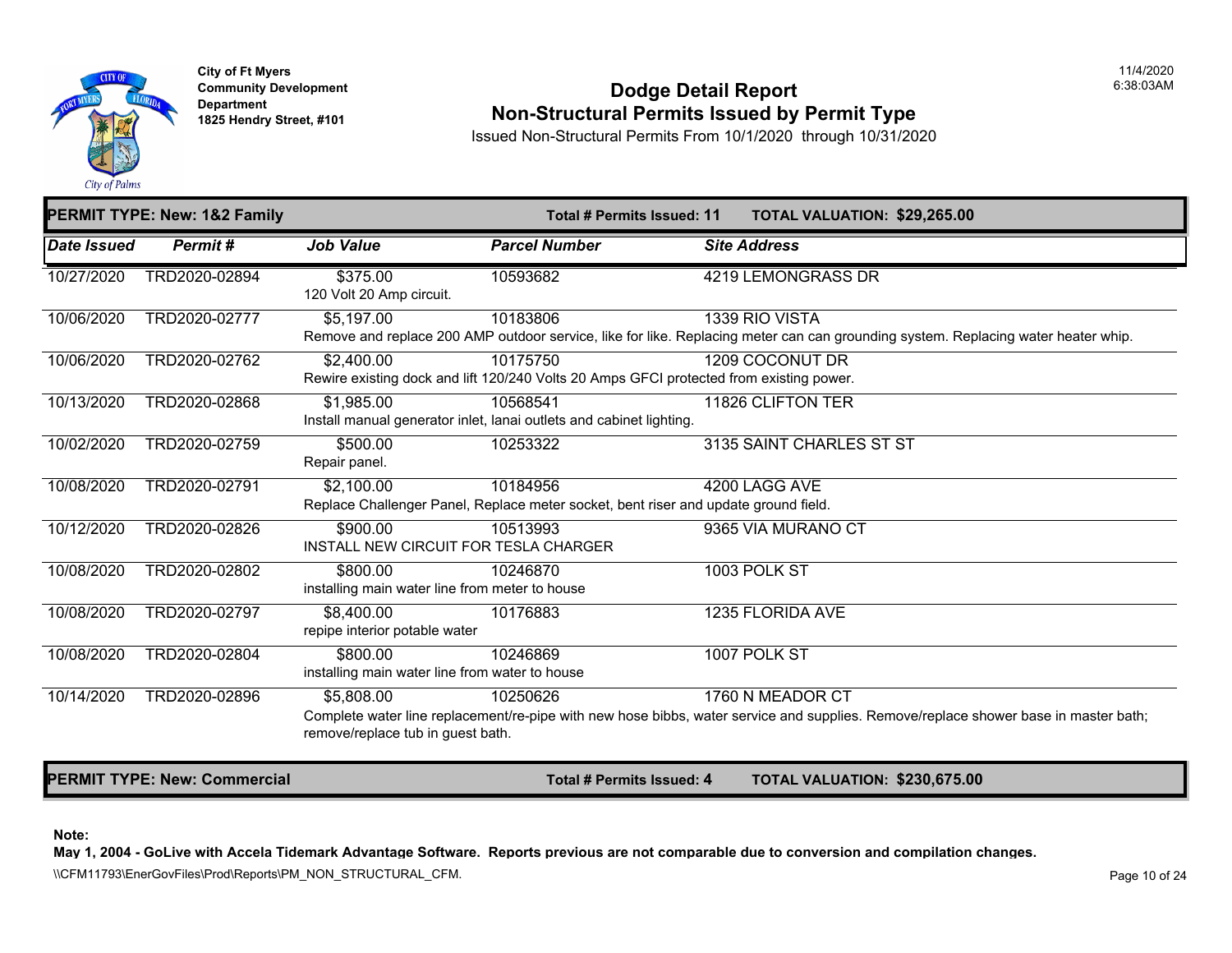

**City of Ft Myers** 11/4/2020

#### **Community Development** 6:38:03AM **Dodge Detail Report Department 1825 Hendry Street, #101 Non-Structural Permits Issued by Permit Type**

Issued Non-Structural Permits From 10/1/2020 through 10/31/2020

| Date Issued | Permit#         | <b>Job Value</b>                                                     | <b>Parcel Number</b>                                       | <b>Site Address</b> |
|-------------|-----------------|----------------------------------------------------------------------|------------------------------------------------------------|---------------------|
| 10/30/2020  | TRD2020-02810   | \$209,475.00<br>Like for Like of two 20 TON Rooftop Units.           | 10509506                                                   | 4501 COLONIAL BLVD  |
| 10/13/2020  | TRD2020-02876   | \$2,300.00<br>running new feed for new cooler/freezer and condensor  | 10173494                                                   | 2476 EDISON AVE     |
| 10/26/2020  | TRD-000092-2020 | \$3,900.00                                                           | 10594979<br>INSTALL IRRIGATION FOR PLANT BEDS (SPRINKLERS) | 2744 EDISON AVE #9  |
| 10/02/2020  | TRD2020-02568   | \$15,000.00<br>Install two (2) GB250 grease traps for new restaurant | 10454807                                                   | 1300 HENDRY ST      |

| <b>PERMIT TYPE: Outdoor Activities - with Vendors</b> |               | Total # Permits Issued: 3                  | <b>TOTAL VALUATION: \$0.00</b> |                              |
|-------------------------------------------------------|---------------|--------------------------------------------|--------------------------------|------------------------------|
| <b>Date Issued</b>                                    | Permit#       | <b>Job Value</b>                           | <b>Parcel Number</b>           | <b>Site Address</b>          |
| 10/09/2020                                            | TEM2020-00041 | \$0.00<br>Bike night event.                | 10184726                       | 4020 CLEVELAND AVE #UNIT 1 A |
| 10/12/2020                                            | TEM2020-00044 | \$0.00<br><b>Alliance Performing Event</b> | 10187905                       | 10091 MCGREGOR BLVD          |
| 10/14/2020                                            | TEM2020-00045 | \$0.00<br>outdoor activity with tent       | 10515108                       | 2238 EDWARDS DR              |

| <b>PERMIT TYPE: Pool &amp; Spa: 1&amp;2 Family</b> |               |                                                           | Total # Permits Issued: 13                                                                                | <b>TOTAL VALUATION: \$472,475.00</b> |
|----------------------------------------------------|---------------|-----------------------------------------------------------|-----------------------------------------------------------------------------------------------------------|--------------------------------------|
| Date Issued                                        | Permit #      | <b>Job Value</b>                                          | <b>Parcel Number</b>                                                                                      | <b>Site Address</b>                  |
| 10/02/2020                                         | PSP2020-00261 | \$35,000.00<br>Pool, paver deck, pentair circulation pump | 10589957                                                                                                  | 11908 HICKORY ESTATE CIR CIR         |
| 10/30/2020                                         | PSP2020-00286 | \$35,000.00                                               | 10591186<br>In ground pool & spa with paver deck, screen enclosure, footer per engineering, baby barrier. | 11510 TIVERTON TRCE                  |

**Note:** 

**May 1, 2004 - GoLive with Accela Tidemark Advantage Software. Reports previous are not comparable due to conversion and compilation changes.** 

\\CFM11793\EnerGovFiles\Prod\Reports\PM\_NON\_STRUCTURAL\_CFM.<br>Rage 11 of 24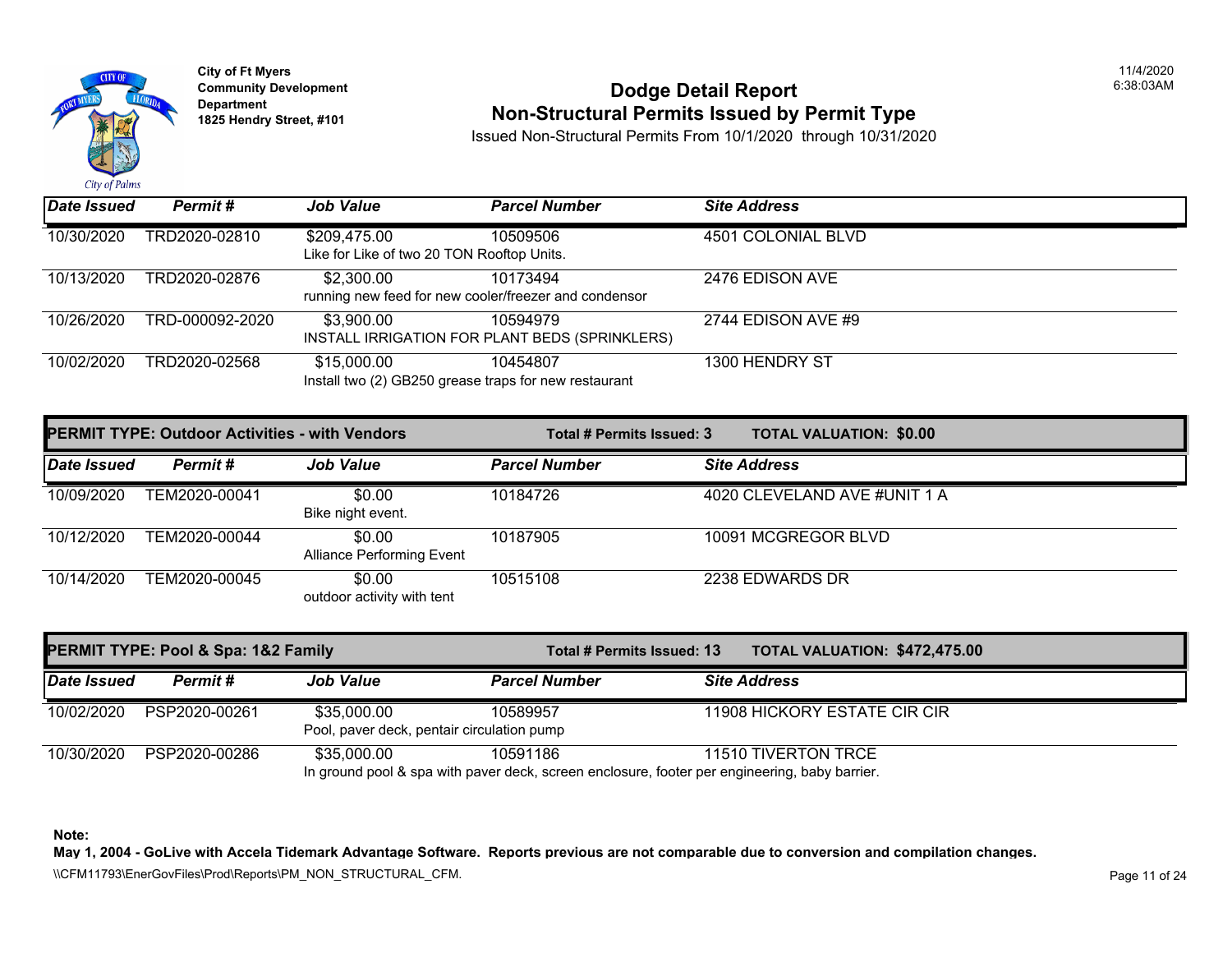

# **Community Development Community Development** Dodge Detail Report **1825 Non-Structural Permits Issued by Permit Type**

Issued Non-Structural Permits From 10/1/2020 through 10/31/2020

| 10/28/2020 | PSP2020-00241    | \$8,900.00                                                         | 10563485                                                      | 3884 KING EDWARDS ST                                                           |  |  |
|------------|------------------|--------------------------------------------------------------------|---------------------------------------------------------------|--------------------------------------------------------------------------------|--|--|
|            |                  | Construct Pool, Spa, Paver Deck.                                   |                                                               |                                                                                |  |  |
| 10/08/2020 | PSP2020-00271    | \$35,000.00                                                        | 10591160                                                      | 11469 TIVERTON TRCE                                                            |  |  |
|            |                  |                                                                    |                                                               | IN GROUND POOL & SPA WITH PAVER DECK - SCREEN ENCLOSURE - FOOTER PER ENGINEERI |  |  |
| 10/12/2020 | PSP2020-00176    | \$40,000.00                                                        | 10172660                                                      | 1803 ARDMORE RD                                                                |  |  |
|            |                  | New Pool and Spa.                                                  |                                                               |                                                                                |  |  |
| 10/12/2020 | PSP2020-00265    | \$35,000.00                                                        | 10589967                                                      | 11861 HICKORY ESTATE CIR CIR                                                   |  |  |
|            |                  |                                                                    | Pool, Paver Deck, Pentair Circulation Pump.                   |                                                                                |  |  |
| 10/07/2020 | PSP2020-00264    | \$35,000.00                                                        | 10589956                                                      | 11904 HICKORY ESTATE CIR CIR                                                   |  |  |
|            |                  |                                                                    | Pool, Paver Deck, Pentair Circulation Pump.                   |                                                                                |  |  |
| 10/26/2020 | PSP2020-00213    | \$60,000.00                                                        | 10563539                                                      | 3944 ASHENTREE CT                                                              |  |  |
|            |                  |                                                                    | Install concrete pool, Spa, Paver Deck and Pool Cage.         |                                                                                |  |  |
| 10/02/2020 | PSP2020-00259    | \$34,000.00                                                        | 10586669                                                      | 11963 ARBOR TRACE DR                                                           |  |  |
|            |                  |                                                                    | Pool, Paver Deck, Pentair Circulation Pump                    |                                                                                |  |  |
| 10/13/2020 | PSP2020-00252    | \$72,000.00                                                        | 10558625                                                      | 10522 AZZURA DR                                                                |  |  |
|            |                  |                                                                    | Neww Pool, Spa, Deck, Enclosure and all related items.        |                                                                                |  |  |
| 10/29/2020 | POOL-000054-2020 | \$12,725.00                                                        | 10557981                                                      | 12725 GLADSTONE WAY                                                            |  |  |
|            |                  |                                                                    | Construction of an inground concrete pool/spa on a paver deck |                                                                                |  |  |
| 10/07/2020 | PSP2020-00263    | \$34,000.00                                                        | 10586666                                                      | 11975 ARBOR TRACE DR                                                           |  |  |
|            |                  |                                                                    | Pool, Paver Deck, Pentair Circulation Pump.                   |                                                                                |  |  |
| 10/08/2020 | PSP2020-00267    | \$35,850.00                                                        | 10564364                                                      | 10400 MATERITA DR                                                              |  |  |
|            |                  | Inground concrete swimming pool, spa, paver deck and safety alarms |                                                               |                                                                                |  |  |

| PERMIT TYPE: Pool: 1&2 Family  |                  | Total # Permits Issued: 10                                                             |                     | <b>TOTAL VALUATION: \$397,77</b> |
|--------------------------------|------------------|----------------------------------------------------------------------------------------|---------------------|----------------------------------|
| <b>Date Issued</b><br>Permit # | <b>Job Value</b> | <b>Parcel Number</b>                                                                   | <b>Site Address</b> |                                  |
| 10/08/2020<br>PSP2020-00272    | \$30,000.00      | 10579602<br>IN GROUND POOL WITH PAVER DECK - SCREEN ENCLOSURE - FOOTER PER ENGINEERING |                     | 12015 WESTMORELAND WAY           |

**Note:**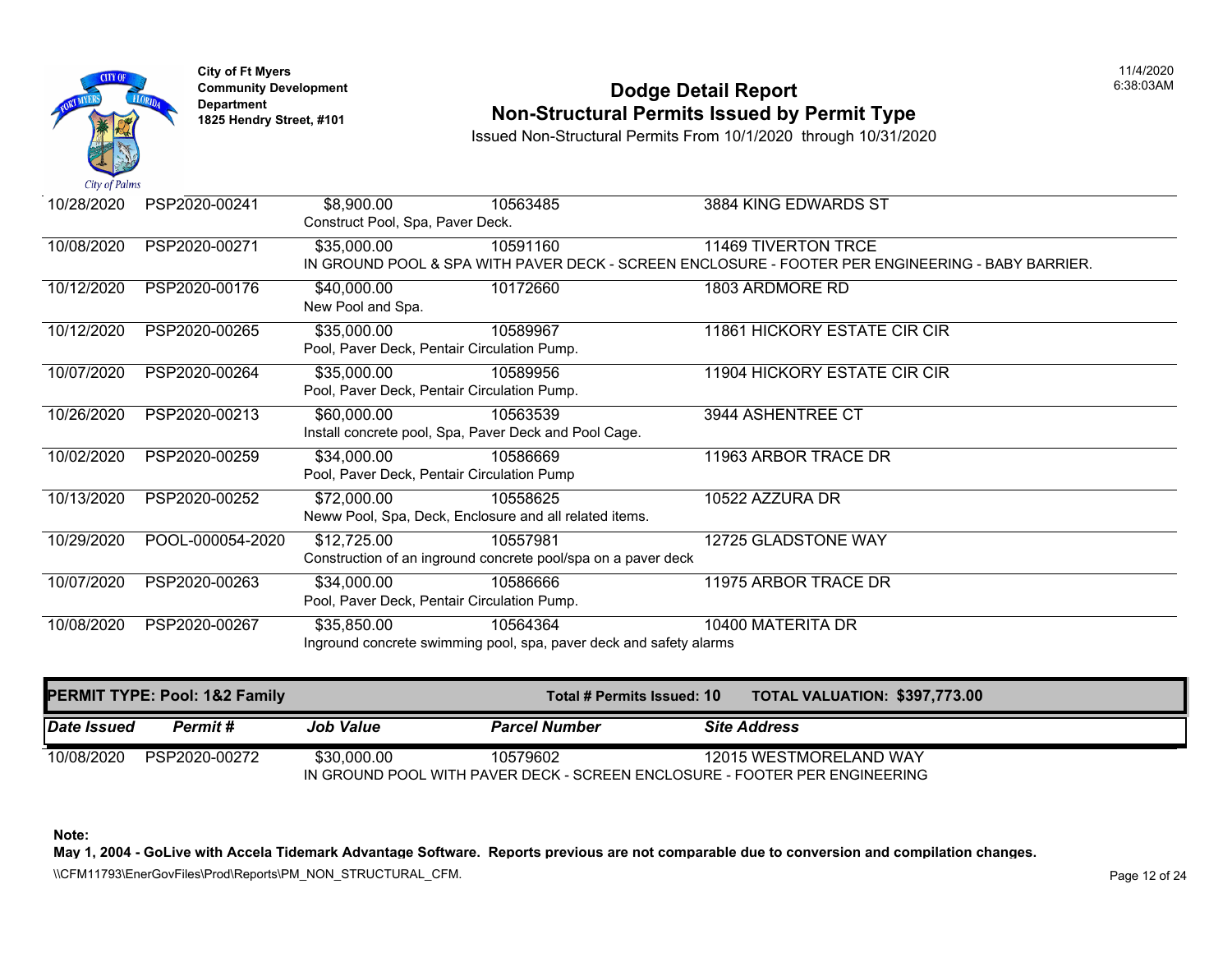

# **Community Development Community Development** Dodge Detail Report **1825 Non-Structural Permits Issued by Permit Type**

Issued Non-Structural Permits From 10/1/2020 through 10/31/2020

| $\mathcal{L}u \mathcal{L}v$ is a set of $\mathcal{L}u$ |               |                                    |                                                                        |                                                                                         |
|--------------------------------------------------------|---------------|------------------------------------|------------------------------------------------------------------------|-----------------------------------------------------------------------------------------|
| 10/07/2020                                             | PSP2020-00270 | \$30,000.00                        | 10590121                                                               | 4057 SPOTTED EAGLE WAY                                                                  |
|                                                        |               |                                    |                                                                        | IN GROUND POOL WITH PAVER DECK - SCREEN ENCLOSURE - FOOTER PER ENGINEERING BA           |
| 10/09/2020                                             | PSP2020-00256 | \$56,100.00                        | 10563178                                                               | 10933 CHERRY LAUREL DR                                                                  |
|                                                        |               |                                    | New swimming pool construction ((PRIVATE PROVIDER - INSPECTIONS ONLY)) |                                                                                         |
| 10/02/2020                                             | PSP2020-00258 | \$35,000.00                        | 10589961                                                               | 11895 HICKORY ESTATE CIR CIR                                                            |
|                                                        |               |                                    | Pool, paver deck, pentair circulation pump                             |                                                                                         |
| 10/01/2020                                             | PSP2020-00223 | \$37,848.00                        | 10542754                                                               | 11114 PEACE LILLY WAY                                                                   |
|                                                        |               | Pool, paver deck                   |                                                                        |                                                                                         |
| 10/26/2020                                             | PSP2020-00285 | \$30,000.00                        | 10590124                                                               | 4045 SPOTTED EAGLE WAY                                                                  |
|                                                        |               |                                    |                                                                        | In ground pool with paver deck, screen enclosure, footer per engineering, baby barrier. |
| 10/07/2020                                             | PSP2020-00266 | \$83,075.00                        | 10531006                                                               | 11043 SURREY PL                                                                         |
|                                                        |               | Construction of pool/spa with deck |                                                                        |                                                                                         |
| 10/30/2020                                             | PSP2020-00290 | \$30,000.00                        | 10590109                                                               | 4105 SPOTTED EAGLE WAY                                                                  |
|                                                        |               |                                    |                                                                        | In ground pool with paver deck -screen enclosure -footer per engineering -baby barrier. |
| 10/02/2020                                             | PSP2020-00257 | \$33,000.00                        | 10591212                                                               | 4380 LEMONGRASS DR                                                                      |
|                                                        |               |                                    | Pool, paver deck, pentair circulation pump                             |                                                                                         |
| 10/08/2020                                             | PSP2020-00274 | \$32,750.00                        | 10531131                                                               | 12831 KINGSMILL WAY                                                                     |
|                                                        |               |                                    | Inground concrete swimming pool, paver deck and safety alarms.         |                                                                                         |

|             | <b>PERMIT TYPE: Pool: Commercial</b> |                  | Total # Permits Issued: 1                              | <b>TOTAL VALUATION: \$150,00</b> |
|-------------|--------------------------------------|------------------|--------------------------------------------------------|----------------------------------|
| Date Issued | Permit #                             | <b>Job Value</b> | <b>Parcel Number</b>                                   | <b>Site Address</b>              |
| 10/29/2020  | PSP2020-00262                        | \$150,000,00     | 10254511                                               | 3811 SCHOOLHOUSE RD E            |
|             |                                      |                  | New commercial pool for apartment complex (The Robert) |                                  |

|             | PERMIT TYPE: Re-Roof: 1&2 Family |           | Total # Permits Issued: 53 | <b>TOTAL VALUATION: \$1,167,8</b> |
|-------------|----------------------------------|-----------|----------------------------|-----------------------------------|
| Date Issued | Permit #                         | Job Value | <b>Parcel Number</b>       | <b>Site Address</b>               |

**Note:**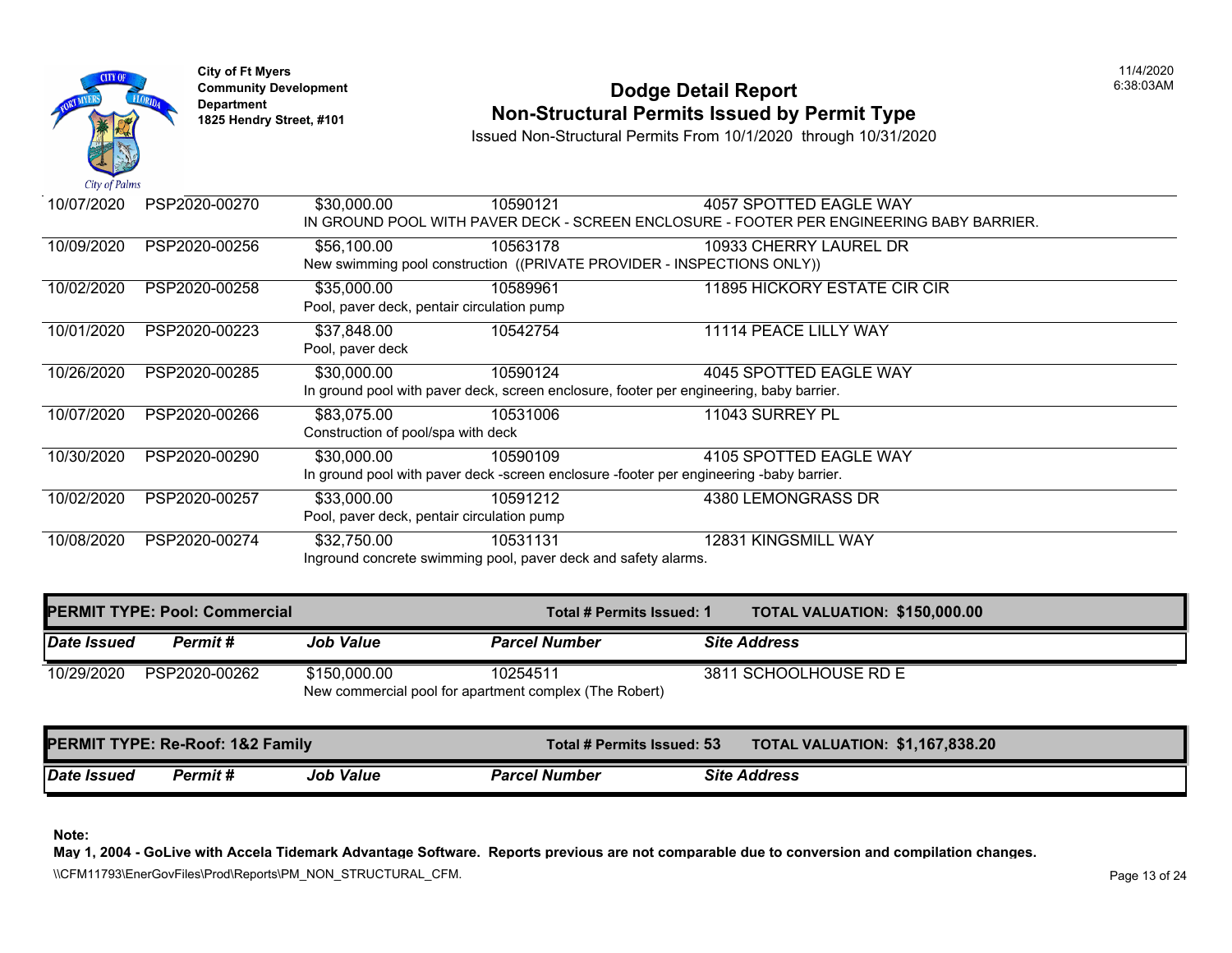

# **Community Developm[ent](https://7,550.00) <b>Dodge Detail Report Non-Structural Permits Issued by Permit Type**

Issued Non-Structural Permits From 10/1/2020 through 10/31/2020

| 10/09/2020 | TRD2020-02819   | \$6,695.00                                       | 10174980                                                                                | 3027 CENTRAL AVE          |
|------------|-----------------|--------------------------------------------------|-----------------------------------------------------------------------------------------|---------------------------|
|            |                 | 11 sq. shingle roof & 9 sq flat deck             |                                                                                         |                           |
| 10/27/2020 | TRD-000016-2020 | \$15,500.00                                      | 10172883                                                                                | <b>1536 POINCIANA AVE</b> |
|            |                 |                                                  | Remove all flat deck roof systems and install new 2 ply flat deck system.               |                           |
| 10/26/2020 | TRD-000088-2020 | \$55,000.00                                      | 10472976                                                                                | 9304 INDEPENDENCE WAY     |
|            |                 | Remove and replace roof to metal tiles.          |                                                                                         |                           |
| 10/23/2020 | TRD-000045-2020 | $\overline{$5,346.00}$                           | 10175268                                                                                | 2558 SIMPSON ST           |
|            |                 | re roofing the house, installing new shingle     |                                                                                         |                           |
| 10/13/2020 | TRD2020-02874   | \$7,550.00                                       | 10250637                                                                                | 1764 N PALMDALE CT        |
|            |                 | Shingle off to Shingle on Re-Roof.               |                                                                                         |                           |
| 10/02/2020 | TRD2020-02763   | \$8,634.07                                       | 10253421                                                                                | 2963 EDISON AVE           |
|            |                 | re-roof                                          |                                                                                         |                           |
| 10/14/2020 | TRD2020-02861   | \$39,816.00                                      | 10514076                                                                                | 2854 VIA CAMPANIA ST      |
|            |                 | Tile to tile re-roof.                            |                                                                                         |                           |
| 10/26/2020 | TRD-000061-2020 | \$57,191.21                                      | 10479681                                                                                | 9211 INDEPENDENCE WAY     |
|            |                 |                                                  | REMOVE AND REPLACE ROOF, CONCRETE TILE TO CONCRETE TILE                                 |                           |
| 10/09/2020 | TRD2020-02799   | \$10,150.00                                      | 10245008                                                                                | 4101 MANNING AVE          |
|            |                 | Modified off Modified on.                        |                                                                                         |                           |
| 10/06/2020 | TRD2020-02770   | \$14,278.00                                      | 10184160                                                                                | 3731 LA PALMA ST          |
|            |                 |                                                  | re-roof shingle & mod-bit (405 sqft of flat Certainteed Flintlastic BASE & CAP)         |                           |
| 10/01/2020 | TRD2020-02737   | \$10,154.17                                      | 10175407                                                                                | <b>49 BROADWAY CIR</b>    |
|            |                 | Remove and replace roof from shingle to shingle. |                                                                                         |                           |
| 10/02/2020 | TRD2020-02706   | \$7,000.00                                       | 10246672                                                                                | 3916 WOODSIDE AVE         |
|            |                 | re roof flat roof                                |                                                                                         |                           |
| 10/08/2020 | TRD2020-02807   | \$70,300.00                                      | 10460391                                                                                | 11036 WINE PALM RD        |
|            |                 |                                                  | 57 SQ Tile Re-roof * Boral Tile: Plantation Slate Like: Cedar Tan 19-1021.02/17-0614.22 |                           |
| 10/08/2020 | TRD2020-02800   | \$75,480.00                                      | 10472927                                                                                | 9104 LINKS DR             |
|            |                 |                                                  | Remove and replace roof, concrete tile to concrete tile.                                |                           |

#### **Note:**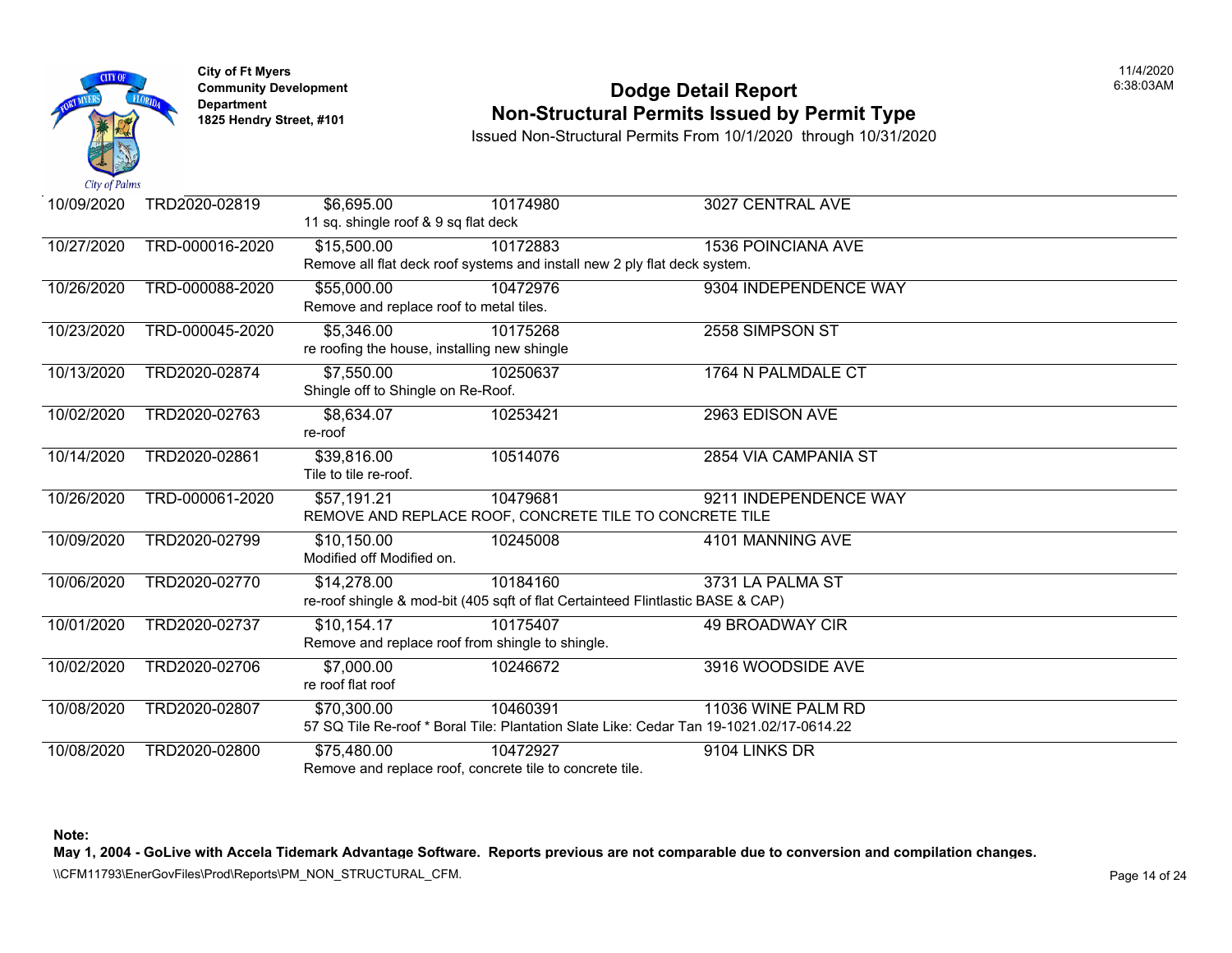

# **Community Developm[ent](https://1,000.00) <b>Dodge Detail Report Non-Structural Permits Issued by Permit Type**

Issued Non-Structural Permits From 10/1/2020 through 10/31/2020

| 10/01/2020 | TRD2020-02745   | \$18,160.00<br>shingle re-roof                                           | 10172615 | <b>1812 LLEWELLYN DR</b>                                                                                                     |
|------------|-----------------|--------------------------------------------------------------------------|----------|------------------------------------------------------------------------------------------------------------------------------|
| 10/12/2020 | TRD2020-02827   | \$65,000.00                                                              | 10514006 | 9374 VIA SAN GIOVANI ST<br>remove tile and underlayment. Install new underlayment and tiles to manufacturer's specifications |
| 10/07/2020 | TRD2020-02792   | \$7,995.00<br>Shinge Reroof                                              | 10250476 | 6303 DEMERY CIR                                                                                                              |
| 10/27/2020 | TRD-000125-2020 | \$15,000.00                                                              | 10183488 | 1271 WALES DR<br>24SQ shingle reroof FL18355.1 self adhesive P25 underlayment FL16048.1 1.25" EG nails (6) 7SQ mod           |
| 10/13/2020 | TRD2020-02746   | \$1,000.00<br>Roof Replacement                                           | 10251589 | 3019 SECOND ST                                                                                                               |
| 10/08/2020 | TRD2020-02789   | \$16,300.00<br>shingle re-roof                                           | 10246057 | 674 FAIRVIEW AVE #676                                                                                                        |
| 10/26/2020 | TRD-000087-2020 | \$75,800.00<br>Remove and replace roof tile to tile.                     | 10472884 | 9084 PROSPERITY WAY                                                                                                          |
| 10/12/2020 | TRD2020-02837   | \$20,376.61<br>Remove existing tile roof and replace with new tile roof. | 10466756 | 10529 DIAMANTE WAY                                                                                                           |
| 10/08/2020 | TRD2020-02805   | \$58,980.00<br>manufacturers specifications.                             | 10520723 | 12893 KENTFIELD LN<br>Remove hurricane damaged tile and underlayment. Re-nail decking to code. Install self adhered underlay |
| 10/12/2020 | TRD2020-02835   | \$20,376.61<br>Remove existing tile roof and replace with new tile roof. | 10466778 | 10530 DIAMANTE WAY                                                                                                           |
| 10/05/2020 | TRD2020-02778   | \$6,000.00<br>Re-Roof with Shingles.                                     | 10249125 | 4501 OHIO AVE                                                                                                                |
| 10/09/2020 | TRD2020-02798   | \$6,000.00<br>Remove and replace roof covering.                          | 10174601 | 2903 GRAND AVE                                                                                                               |
| 10/05/2020 | TRD2020-02751   | \$5,400.00<br>modified off modifited on                                  | 10175924 | 2949 CORTEZ BLVD                                                                                                             |
| 10/28/2020 | TRD-000005-2020 | \$6,000.00<br>SHINGLE RE ROOF                                            | 10253216 | 3048 THOMAS ST                                                                                                               |

**Note:**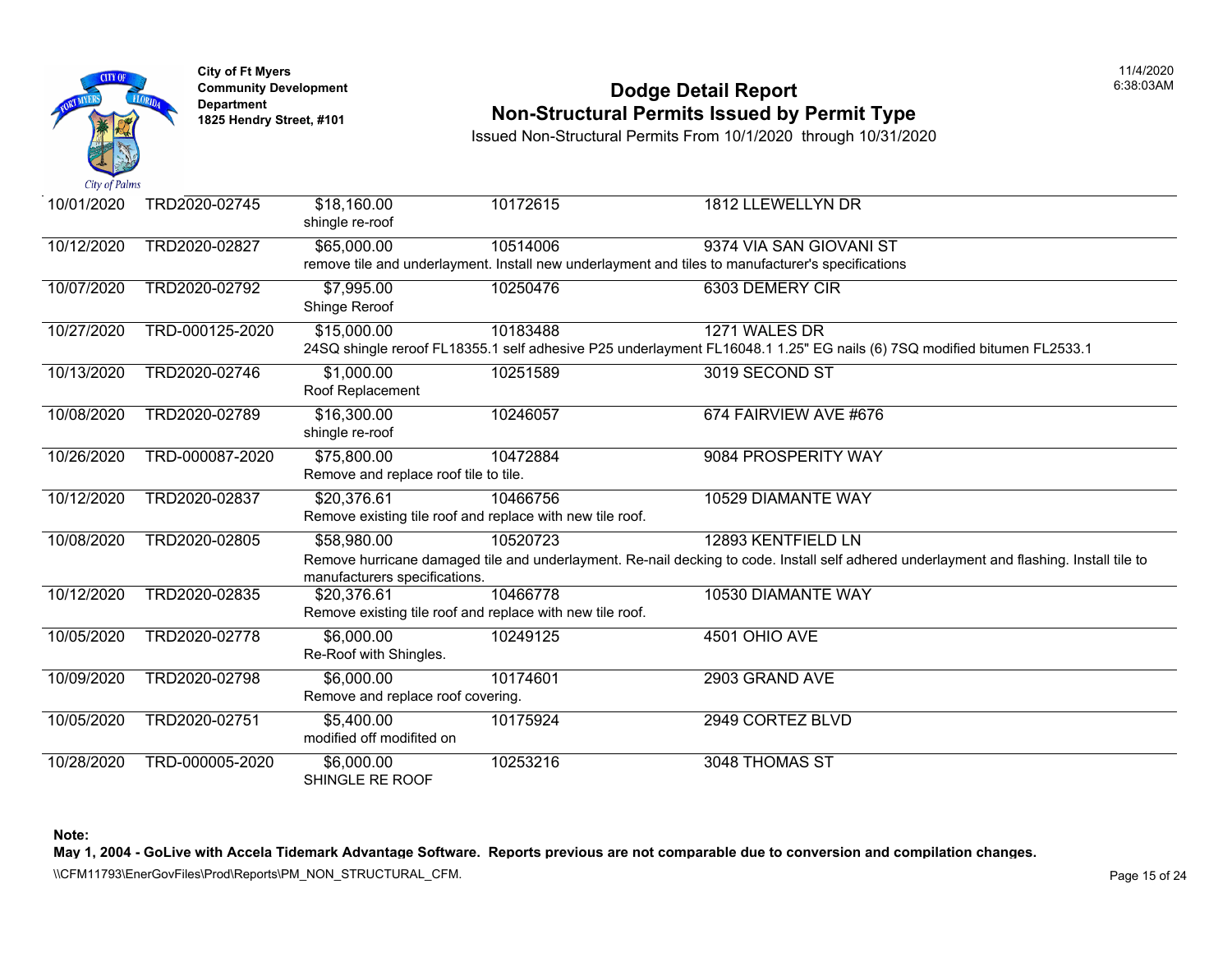

### **Community Development Community Development** Dodge Detail Report **Non-Structural Permits Issued by Permit Type**

Issued Non-Structural Permits From 10/1/2020 through 10/31/2020

| 10/12/2020 | TRD2020-02840   | \$20,376.61                              | 10466777                                                        | 10532 DIAMANTE WAY     |
|------------|-----------------|------------------------------------------|-----------------------------------------------------------------|------------------------|
|            |                 |                                          | Remove existing tile roof and replace with new tile roof.       |                        |
| 10/28/2020 | TRD-000187-2020 | \$10,000.00                              | 10172717                                                        | 1727 ARDMORE RD        |
|            |                 | redo entire roof                         |                                                                 |                        |
| 10/12/2020 | TRD2020-02856   | \$6,200.00                               | 10249091                                                        | <b>305 DETROIT AVE</b> |
|            |                 | tear off & reroof shingle roof.          |                                                                 |                        |
| 10/12/2020 | TRD2020-02838   | \$20,376.61                              | 10466757                                                        | 10531 DIAMANTE WAY     |
|            |                 |                                          | Remove existing tile roof and replace with new tile roof.       |                        |
| 10/27/2020 | TRD-000113-2020 | \$8,793.00                               | 10186657                                                        | 1660 LOWELL CT         |
|            |                 | shingle to shingle & flat to flat reroof |                                                                 |                        |
| 10/26/2020 | TRD-000062-2020 | \$70,880.00                              | 10479659                                                        | 9220 INDEPENDENCE WAY  |
|            |                 |                                          |                                                                 |                        |
| 10/08/2020 | TRD2020-02814   | \$10,000.00                              | 10174671                                                        | 3021 GRAND AVE         |
|            |                 |                                          | Remove old shingle roof. Installation of metal roof             |                        |
| 10/12/2020 | TRD2020-02841   | \$20,376.61                              | 10466776                                                        | 10534 DIAMANTE WAY     |
|            |                 |                                          | Remove existing tile roof and replace with new tile roof.       |                        |
| 10/08/2020 | TRD2020-02788   | \$16,300.00                              | 10246056                                                        | 670 FAIRVIEW AVE #672  |
|            |                 | shingle re-roof                          |                                                                 |                        |
| 10/13/2020 | TRD2020-02858   | \$10,560.00                              | 10173783                                                        | 2233 DORA ST           |
|            |                 | Re-roof shingle to shingle with flat     |                                                                 |                        |
| 10/27/2020 | TRD-000099-2020 | \$2,000.00                               | 10453709                                                        | 3212 WILLIN ST         |
|            |                 | Re-roof                                  |                                                                 |                        |
| 10/13/2020 | TRD2020-02830   | \$9,500.00                               | 10183672                                                        | 1347 JAMBALANA LN      |
|            |                 |                                          | Re-roof. Remove and replace shingle roof-25sq and flat roof-4sq |                        |
| 10/09/2020 | TRD2020-02815   | \$55,610.10                              | 10472974                                                        | 9308 INDEPENDENCE WAY  |
|            |                 |                                          | remove and replace roof, concrete tile to concrete tile         |                        |
| 10/29/2020 | TRD2020-00843   | \$17,500.00                              | 10246091                                                        | 705 ADAMS AVE          |
|            |                 | <b>REROOF HOUSE</b>                      |                                                                 |                        |

**Note:**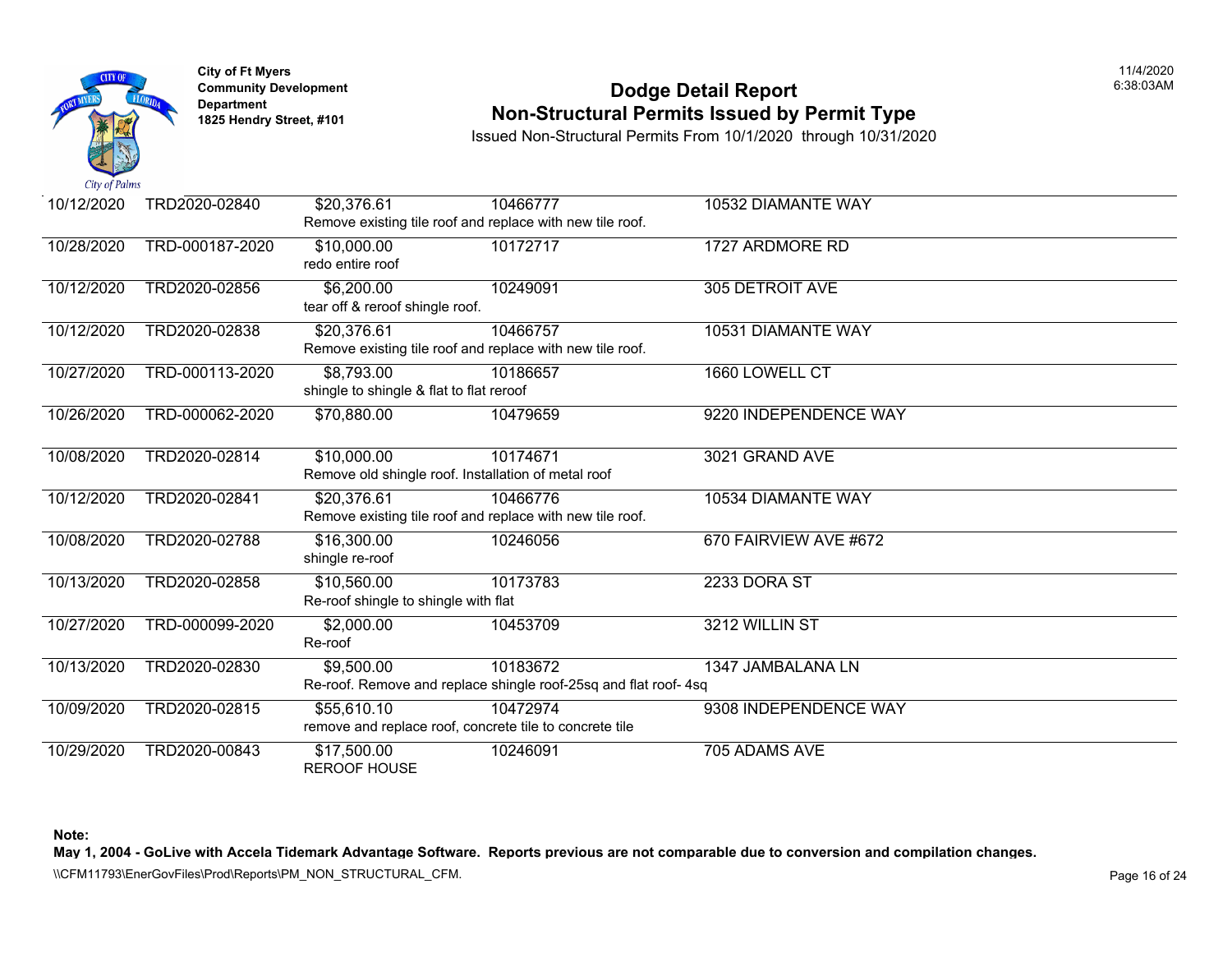

# **Community Development Community Development** Dodge Detail Report **Non-Structural Permits Issued by Permit Type**

Issued Non-Structural Permits From 10/1/2020 through 10/31/2020

| 10/05/2020 | TRD2020-02753   | \$10,008.00                                            | 10184510                                                                | 3842 ENGLEWOOD ST                                                                                               |
|------------|-----------------|--------------------------------------------------------|-------------------------------------------------------------------------|-----------------------------------------------------------------------------------------------------------------|
|            |                 | tear off and reroof shingle roof                       |                                                                         |                                                                                                                 |
| 10/23/2020 | TRD-000011-2020 | \$150.00                                               | 10174393                                                                | 2816 MEADOW AVE                                                                                                 |
|            |                 | <b>RE-ROOF</b>                                         |                                                                         |                                                                                                                 |
| 10/09/2020 | TRD2020-02803   | \$6,000.00                                             | 10253328                                                                | 3130 SAINT CHARLES ST ST                                                                                        |
|            |                 | 20 sq shingle patial re-roof, back half of house only. |                                                                         |                                                                                                                 |
|            |                 |                                                        |                                                                         |                                                                                                                 |
| 10/28/2020 | TRD-000064-2020 | \$8,000.00                                             | 10175269                                                                | 3515 GLENN DR                                                                                                   |
|            |                 | R&R 14 sq shingle and 2 sq flat roof                   |                                                                         |                                                                                                                 |
| 10/14/2020 | TRD2020-02880   | \$20,165.30                                            | 10483962                                                                | 4244 AVIAN AVE                                                                                                  |
|            |                 |                                                        | Hurricane Irma re-roof asphalt shingles to asphalt shingles.            |                                                                                                                 |
| 10/13/2020 | TRD2020-02859   | \$21,250.00                                            | 10183791                                                                | 1334 RIO VISTA                                                                                                  |
|            |                 | Shingle off, metal on + flat re-roof                   |                                                                         |                                                                                                                 |
| 10/13/2020 | TRD2020-02866   | \$14,600.00                                            | 10245514                                                                | 3680 EDGEWOOD AVE                                                                                               |
|            |                 |                                                        | Shingle Re-Roof/Tear off/Fiberglass Shingles, Flat Re-Roof/Tear off/TPO |                                                                                                                 |
| 10/14/2020 | TRD2020-02878   | \$21,259.30                                            | 10485049                                                                | 4242 AVIAN AVE                                                                                                  |
|            |                 |                                                        | Hurricane Irma re-roof asphalt shingles to asphalt shingles.            |                                                                                                                 |
| 10/06/2020 | TRD2020-02780   | \$8,650.00                                             | 10245974                                                                | 631 OLEANDER AVE                                                                                                |
|            |                 |                                                        |                                                                         | Re roof both front and back building pitch roof with singles and roll roofing for flat roof on the back buildin |
| 10/08/2020 | TRD2020-02812   | \$6,800.00                                             | 10184574                                                                | 1816 OAKLEY AVE                                                                                                 |
|            |                 | Remove shingles, reinstall shingles.                   |                                                                         |                                                                                                                 |
|            |                 |                                                        |                                                                         |                                                                                                                 |
| 10/06/2020 | TRD2020-02772   | \$67,000.00                                            | 10525423                                                                | 8243 PROVENCIA CT                                                                                               |
|            |                 | manufacturers specifications.                          |                                                                         | Remove hurricane damaged tile and underlayment. Re-nail decking to code. install self adhered underlay          |
|            |                 |                                                        |                                                                         |                                                                                                                 |

| <b>PERMIT TYPE: Re-Roof: Commercial</b> |               |             |                                                      | <b>TOTAL VALUATION: \$629,56</b><br>Total # Permits Issued: 7 |                     |  |
|-----------------------------------------|---------------|-------------|------------------------------------------------------|---------------------------------------------------------------|---------------------|--|
| <i><b>Date Issued</b></i>               | Permit #      | Job Value   | <b>Parcel Number</b>                                 |                                                               | <b>Site Address</b> |  |
| 10/05/2020                              | TRD2020-02757 | \$61,240.00 | 10174548                                             |                                                               | 2828 JACKSON ST #M1 |  |
|                                         |               |             | Flat roof replacement (Building M - Entire Building) |                                                               |                     |  |

**Note:**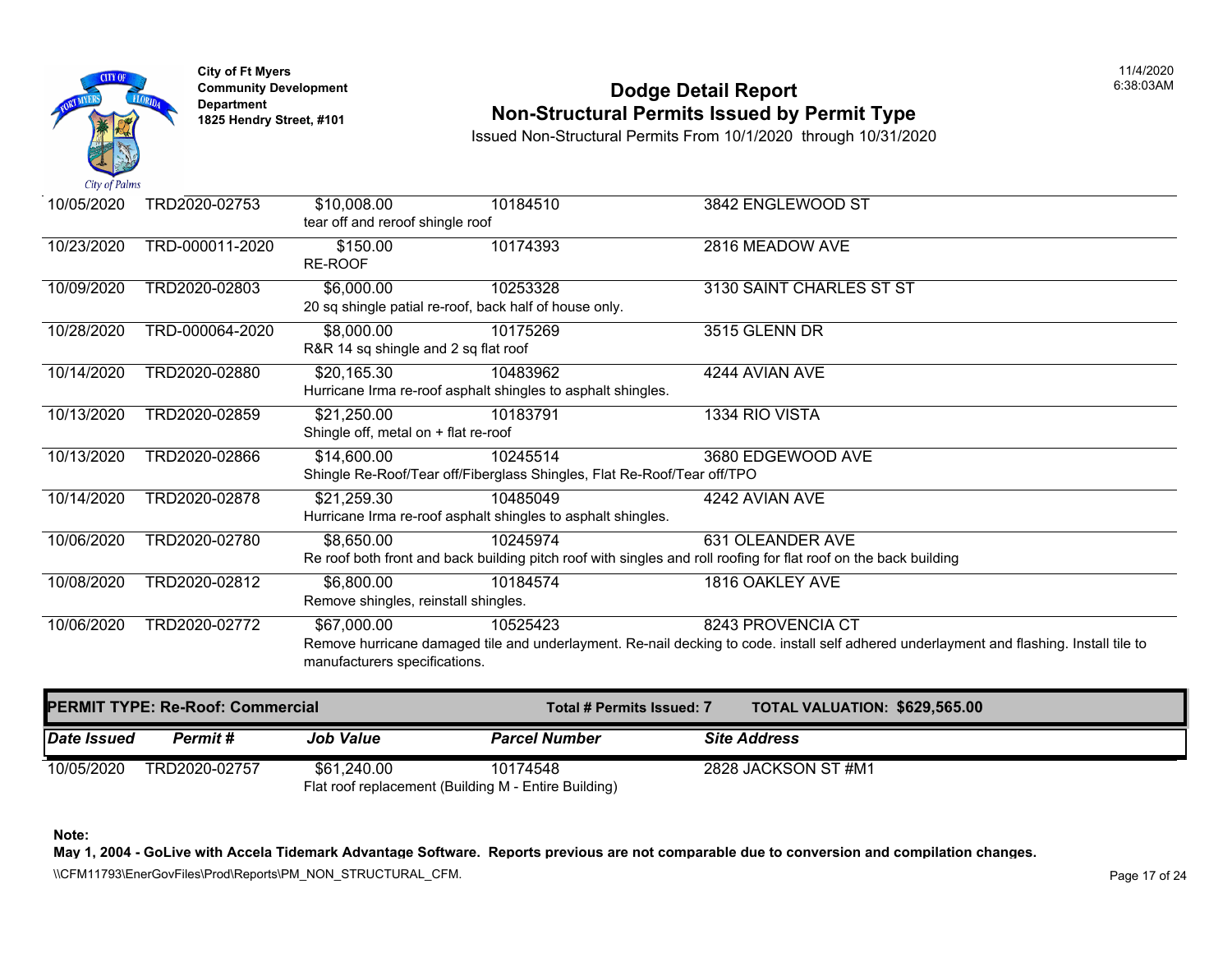

# **Community Development Community Development** Dodge Detail Report **1825 Non-Structural Permits Issued by Permit Type**

Issued Non-Structural Permits From 10/1/2020 through 10/31/2020

| 10/08/2020 | TRD2020-02818   | \$30,500.00                                    | 10254507                                                                                      | 3683 SCHOOLHOUSE RD W |
|------------|-----------------|------------------------------------------------|-----------------------------------------------------------------------------------------------|-----------------------|
|            |                 |                                                | Re-Roof Shingle to Shingle slope area and flat roof replacement.                              |                       |
| 10/06/2020 | TRD2020-02771   | \$458,000.00                                   | 10185884                                                                                      | 4125 CLEVELAND AVE    |
|            |                 |                                                | remove existing flat roof down to metal deck; install new insulation, single ply PVC membrane |                       |
| 10/27/2020 | TRD-000094-2020 | \$12,066.00                                    | 10186852                                                                                      | 5632 SUNRISE DR #A    |
|            |                 |                                                | Mansard re-roof only replacing metal panels along outer wall.                                 |                       |
| 10/13/2020 | TRD2020-00996   | \$28,259.00                                    | 10173273                                                                                      | 2000 CRANFORD AVE     |
|            |                 | <b>TEAR OFF &amp; &amp; RE-ROOF SINGLE PLY</b> |                                                                                               |                       |
| 10/14/2020 | TRD2020-02891   | \$5,500.00                                     | 10475506                                                                                      | <b>2665 CRAG ST</b>   |
|            |                 | Re-roof shingle off shingle on                 |                                                                                               |                       |
| 10/14/2020 | TRD2020-02864   | \$34,000.00                                    | 10186807                                                                                      | 5248 BANK ST          |
|            |                 | Metal Re-Roof.                                 |                                                                                               |                       |
|            |                 |                                                |                                                                                               |                       |

| <b>PERMIT TYPE: Re-Roof: Multi-Family</b> |               |                                                   |                                                                      | <b>TOTAL VALUATION: \$403,61</b><br>Total # Permits Issued: 20 |                      |  |
|-------------------------------------------|---------------|---------------------------------------------------|----------------------------------------------------------------------|----------------------------------------------------------------|----------------------|--|
| Date Issued                               | Permit#       | <b>Job Value</b>                                  | <b>Parcel Number</b>                                                 |                                                                | <b>Site Address</b>  |  |
| 10/12/2020                                | TRD2020-02848 | \$20,376.61                                       | 10466780<br>Remove existing tile roof and replace with new tile roof |                                                                | 10526 DIAMANTE WAY   |  |
| 10/12/2020                                | TRD2020-02836 | \$20,376.61                                       | 10466783<br>Remove existing tile roof and replace with new tile roof |                                                                | 10520 DIAMANTE WAY   |  |
| 10/12/2020                                | TRD2020-02851 | \$0.00                                            | 10466779<br>Remove existing tile roof and replace with new tile roof |                                                                | 10528 DIAMANTE WAY   |  |
| 10/14/2020                                | TRD2020-02895 | \$2,490.00<br>Re-Roof with dimensional shingle.   | 10517300                                                             |                                                                | 2925 WINKLER AVE     |  |
| 10/02/2020                                | TRD2020-02744 | \$33,514.00<br>tpo roof replacement with tear off | 10187027                                                             |                                                                | 5216 CEDARBEND DR #1 |  |
| 10/12/2020                                | TRD2020-02847 | \$20,376.61                                       | 10466754<br>Remove existing tile roof and replace with new tile roof |                                                                | 10525 DIAMANTE WAY   |  |

**Note:**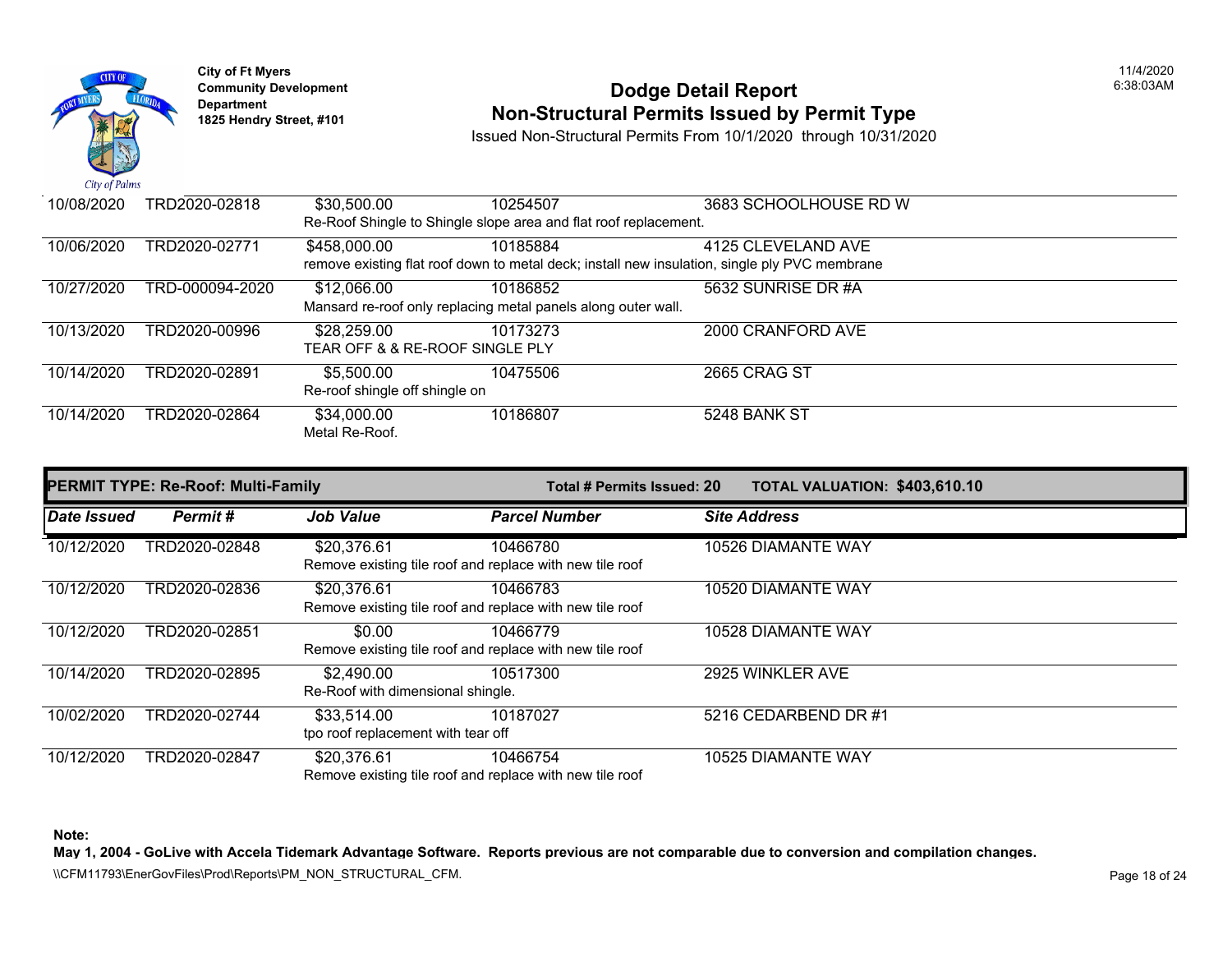

# **Community Develop[ment](https://20,376.61) 12.33 AM SERVICES 2006 2018 12.38:03 AM Dodge Detail Report Non-Structural Permits Issued by Permit Type**

Issued Non-Structural Permits From 10/1/2020 through 10/31/2020

| 10/27/2020 | TRD-000122-2020 | \$17,000.00<br>Tile Re-Roof (Main House) | 10176670                                                 | 1248 OSCEOLA DR    |
|------------|-----------------|------------------------------------------|----------------------------------------------------------|--------------------|
| 10/12/2020 | TRD2020-02843   | \$20,376.61                              | 10466753                                                 | 10523 DIAMANTE WAY |
|            |                 |                                          | Remove existing tile roof and replace with new tile roof |                    |
| 10/12/2020 | TRD2020-02845   | \$20,376.61                              | 10466781                                                 | 10524 DIAMANTE WAY |
|            |                 |                                          | Remove existing tile roof and replace with new tile roof |                    |
| 10/12/2020 | TRD2020-02839   | \$20,376.61                              | 10466752                                                 | 10521 DIAMANTE WAY |
|            |                 |                                          | Remove existing tile roof and replace with new tile roof |                    |
| 10/12/2020 | TRD2020-02834   | \$20,376.61                              | 10466751                                                 | 10519 DIAMANTE WAY |
|            |                 |                                          | Remove existing tile roof and replace with new tile roof |                    |
| 10/12/2020 | TRD2020-02842   | \$20,376.61                              | 10466782                                                 | 10522 DIAMANTE WAY |
|            |                 |                                          | Remove existing tile roof and replace with new tile roof |                    |
| 10/12/2020 | TRD2020-02849   | \$20,376.61                              | 10466755                                                 | 10527 DIAMANTE WAY |
|            |                 |                                          | Remove existing tile roof and replace with new tile roof |                    |
| 10/28/2020 | TRD-000175-2020 | \$12,900.00                              | 10172150                                                 | 2159 VIRGINIA AVE  |
|            |                 |                                          | SHINGLE RE-ROOF/ TEAR OFF/ FIBERGLASS SHINGLES           |                    |
| 10/12/2020 | TRD2020-02833   | \$20,376.61                              | 10466750                                                 | 10517 DIAMANTE WAY |
|            |                 |                                          | Remove existing tile roof and replace with new tile roof |                    |
| 10/23/2020 | TRD-000013-2020 | \$2,350.00                               | 10172976                                                 | 2135 HOOPLE ST #1  |
|            |                 | <b>RE ROOF SHINGLE</b>                   |                                                          |                    |
| 10/14/2020 | TRD2020-02898   | \$2,490.00                               | 10517300                                                 | 2905 WINKLER AVE   |
|            |                 | Re-Roof with dimentional shingle.        |                                                          |                    |
| 10/14/2020 | TRD2020-02899   | \$2,100.00                               | 10517300                                                 | 2915 WINKLER AVE   |
|            |                 | Re-Roof                                  |                                                          |                    |
| 10/02/2020 | TRD2020-02728   | \$117,000.00                             | 10246769                                                 | 824 ALDERMAN ST    |
|            |                 | Shingle & Flat Re-roof                   |                                                          |                    |
| 10/27/2020 | TRD-000123-2020 | \$10,000.00                              | 10176670                                                 | 1248 OSCEOLA DR    |
|            |                 | Tile Re-Roof (Garage)                    |                                                          |                    |

**Note:**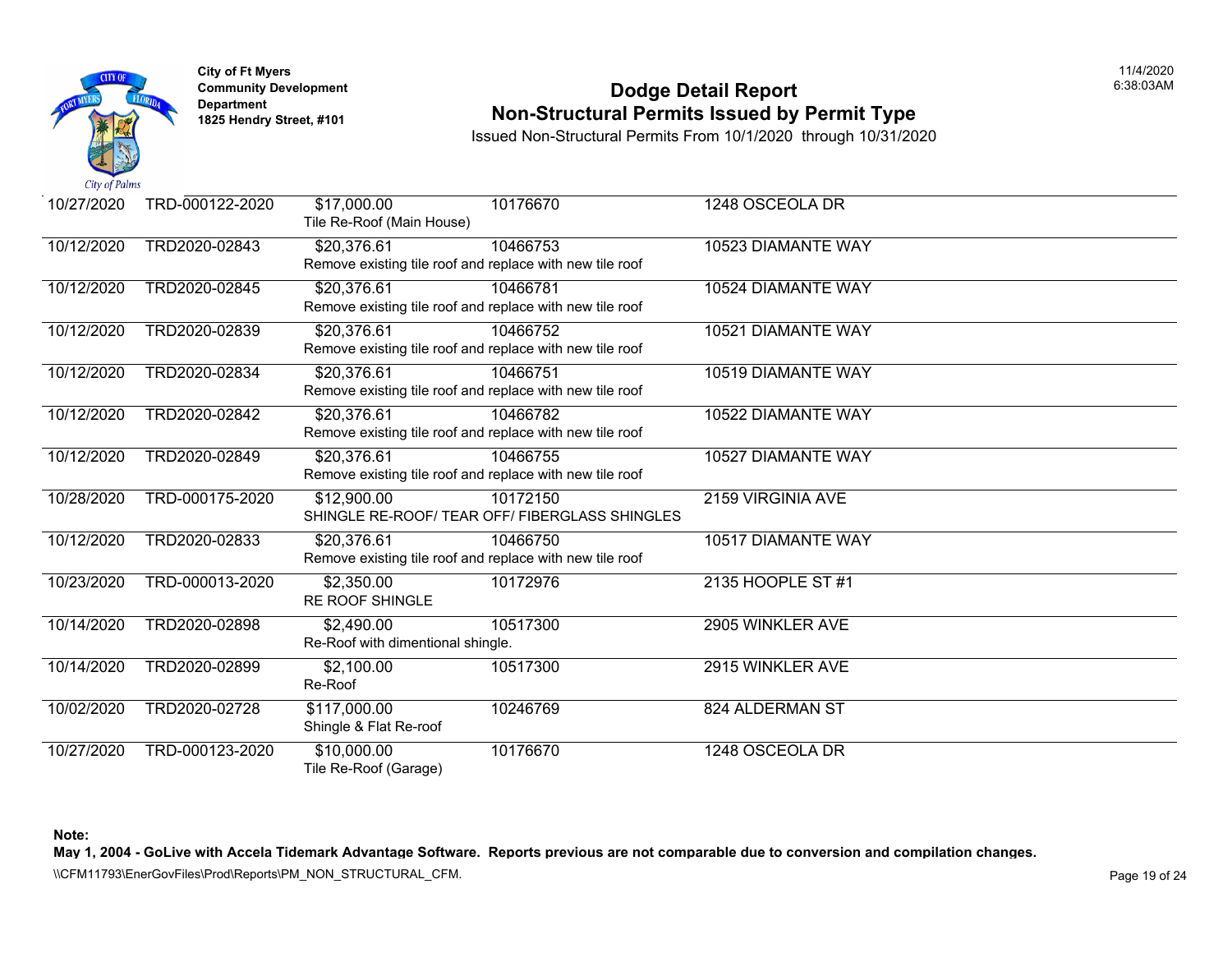

#### **Community Development Community Development** Dodge Detail Report **Non-Structural Permits Issued by Permit Type**

Issued Non-Structural Permits From 10/1/2020 through 10/31/2020

| <b>PERMIT TYPE: Right Of Way Only</b> |               |                                              | <b>Total # Permits Issued: 11</b>                |                     | <b>TOTAL VALUATION: \$34,960</b>                                                                          |
|---------------------------------------|---------------|----------------------------------------------|--------------------------------------------------|---------------------|-----------------------------------------------------------------------------------------------------------|
| Date Issued                           | Permit#       | <b>Job Value</b>                             | <b>Parcel Number</b>                             | <b>Site Address</b> |                                                                                                           |
| 10/02/2020                            | SIT2020-00318 | \$0.00                                       | 10172699                                         |                     | 1675 MENLO RD                                                                                             |
|                                       |               | 28' at top and 19' in Right of Way)          |                                                  |                     | Removing existing Concrete driveway and sidewalk and install new paver driveway, walkway and front er     |
| 10/28/2020                            | SIT2020-00371 | \$1,000.00                                   | 10251852                                         |                     | 2979 BLOUNT ST                                                                                            |
|                                       |               |                                              | Extend driveway with a roundabout with concrete. |                     |                                                                                                           |
| 10/29/2020                            | SIT2020-00369 | \$2,000.00                                   | 10245279                                         |                     | 3243 EDGEWOOD AVE #3245                                                                                   |
|                                       |               | 19 wide driveway 6 thick 3,000 psi concrete. |                                                  |                     |                                                                                                           |
| 10/28/2020                            | SIT2020-00306 | \$600.00                                     | 10251242                                         | 3271 C ST           |                                                                                                           |
|                                       |               | construct driveway in row                    |                                                  |                     |                                                                                                           |
| 10/26/2020                            | SIT2020-00208 | \$1,000.00                                   | 10175252                                         |                     | 2661 ASHWOOD ST                                                                                           |
|                                       |               | Remove and replace driveway. ROW>            |                                                  |                     |                                                                                                           |
| 10/26/2020                            | SIT2020-00210 | \$1,000.00                                   | 10175251                                         |                     | 2671 ASHWOOD ST                                                                                           |
|                                       |               | Remove and replace concrete driveway. ROW.   |                                                  |                     |                                                                                                           |
| 10/26/2020                            | SIT2020-00204 | \$1,000.00                                   | 10175254                                         |                     | 2641 ASHWOOD ST                                                                                           |
|                                       |               | Remove and replace concrete driveway. ROW.   |                                                  |                     |                                                                                                           |
| 10/26/2020                            | SIT2020-00206 | \$4,860.00                                   | 10175250                                         |                     | 2681 ASHWOOD ST                                                                                           |
|                                       |               | Remve and replace driveway. ROW.             |                                                  |                     |                                                                                                           |
| 10/26/2020                            | SIT2020-00212 | \$1,000.00                                   | 10175213                                         |                     | 2650 ASHWOOD ST                                                                                           |
|                                       |               | Remove and replace concrete driveway. ROW.   |                                                  |                     |                                                                                                           |
| 10/07/2020                            | SIT2020-00340 | \$22,500.00                                  | 10173430                                         |                     | 2715 EDISON AVE                                                                                           |
|                                       |               |                                              |                                                  |                     | ROW: (1) Driveway entrance and sidewalk on Cranford Ave (1) Driveway entrance and sidewalk on Ediso       |
| 10/09/2020                            | SIT2020-00320 | \$0.00                                       | 10162458                                         |                     | 1610 ROYAL PALM AVE                                                                                       |
|                                       |               |                                              |                                                  |                     | Provide a (2) redundant fiber pathways for Windstream. One route aerial from NE corner of Lee St & Bay    |
|                                       |               |                                              |                                                  |                     | Richmond St. additional toute will be using existing UG conduit beginning on Lee St of Bay St, continuing |
|                                       |               | heading S ending @ 1610 Royal Palm.          |                                                  |                     |                                                                                                           |

**Note:**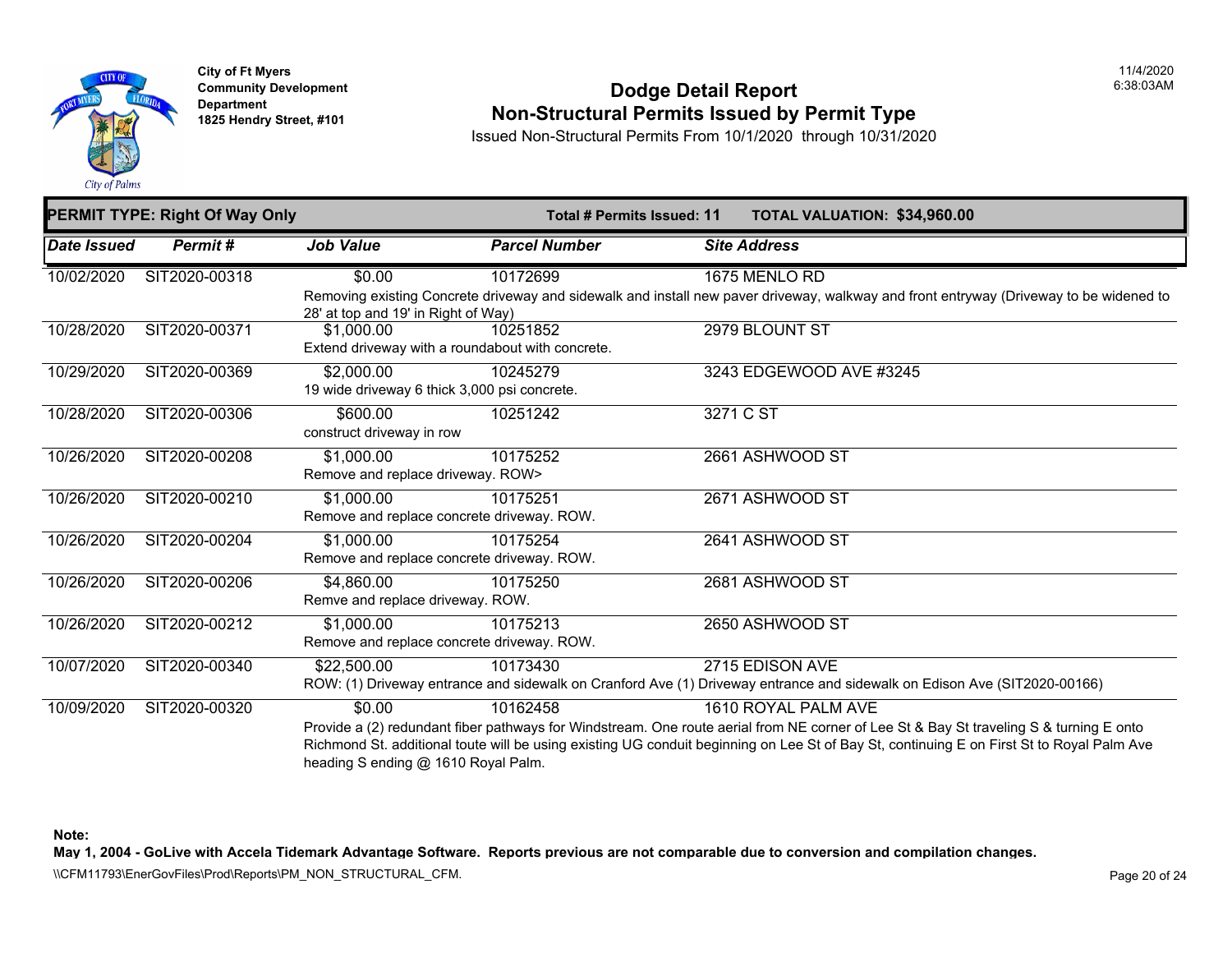

### **Community Development Community Development** Dodge Detail Report **1825 Hendry Street, [#101](https://85,710.00) Non-Structural Permits Issued by Permit Type**

Issued Non-Structural Permits From 10/1/2020 through 10/31/2020

| <b>PERMIT TYPE: Roof: 1&amp;2 Family</b> |               |                                             |                      | <b>TOTAL VALUATION: \$6,000.0</b><br>Total # Permits Issued: 1 |                     |
|------------------------------------------|---------------|---------------------------------------------|----------------------|----------------------------------------------------------------|---------------------|
| Date Issued                              | Permit#       | <b>Job Value</b>                            | <b>Parcel Number</b> |                                                                | <b>Site Address</b> |
| 10/12/2020                               | TRD2020-02854 | \$6,000.00                                  | 10176250             |                                                                | 1876 PASSAIC AVE    |
|                                          |               | 21 Sq Gulgf Tib over shingles (No tear off) |                      |                                                                |                     |

|             | <b>PERMIT TYPE: Roof: Commercial</b> |                  | Total # Permits Issued: 2                                                                                     | <b>TOTAL VALUATION: \$155,06</b> |
|-------------|--------------------------------------|------------------|---------------------------------------------------------------------------------------------------------------|----------------------------------|
| Date Issued | Permit#                              | <b>Job Value</b> | <b>Parcel Number</b>                                                                                          | <b>Site Address</b>              |
| 10/27/2020  | TRD-000007-2020                      | \$85,710.00      | 10254369<br>Repair Existing metal deck. Install new insulation between ribs and new firestone tpo roof system | 3071 WAREHOUSE RD                |
| 10/28/2020  | TRD-000063-2020                      | \$69.350.00      | 10254369<br>REPAIR EXISTING METAL DECK, INSTALL NEW INSULATION BETWEEN RIBS AND NEW FIRESTO                   | 3551 OLD METRO PKWY              |

|                    | <b>PERMIT TYPE: Site Work/Utilities</b> |                                                                        | Total # Permits Issued: 7                                                   |                     | <b>TOTAL VALUATION: \$592,00</b> |  |
|--------------------|-----------------------------------------|------------------------------------------------------------------------|-----------------------------------------------------------------------------|---------------------|----------------------------------|--|
| <b>Date Issued</b> | Permit#                                 | <b>Job Value</b>                                                       | <b>Parcel Number</b>                                                        | <b>Site Address</b> |                                  |  |
| 10/29/2020         | SIT2020-00338                           | \$28,000.00<br>fill for new house                                      | 10245526                                                                    |                     | 3911 E RIVER DR                  |  |
| 10/23/2020         | SIT2020-00076                           | \$2,000,00                                                             | 10253996<br>Removal of current trailer and install new according to plans   |                     | 2700 ROCKFILL RD                 |  |
| 10/27/2020         | SIT2020-00296                           | \$246,750.00                                                           | 10254844<br>parking lot maintenance for the Christ Community Church Complex |                     | 4050 COLONIAL BLVD #4052         |  |
| 10/26/2020         | SIT2020-00343                           | \$61,312.00<br>UNDERGROUND UTILITY CONNECTION                          | 10554202                                                                    |                     | 2515 ORTIZ AVE                   |  |
| 10/14/2020         | SIT2020-00330                           | \$375.00<br>Construction of a utility building for internet equipment. | 10585037                                                                    |                     | 10551 VENETO DR #591             |  |

**Note:**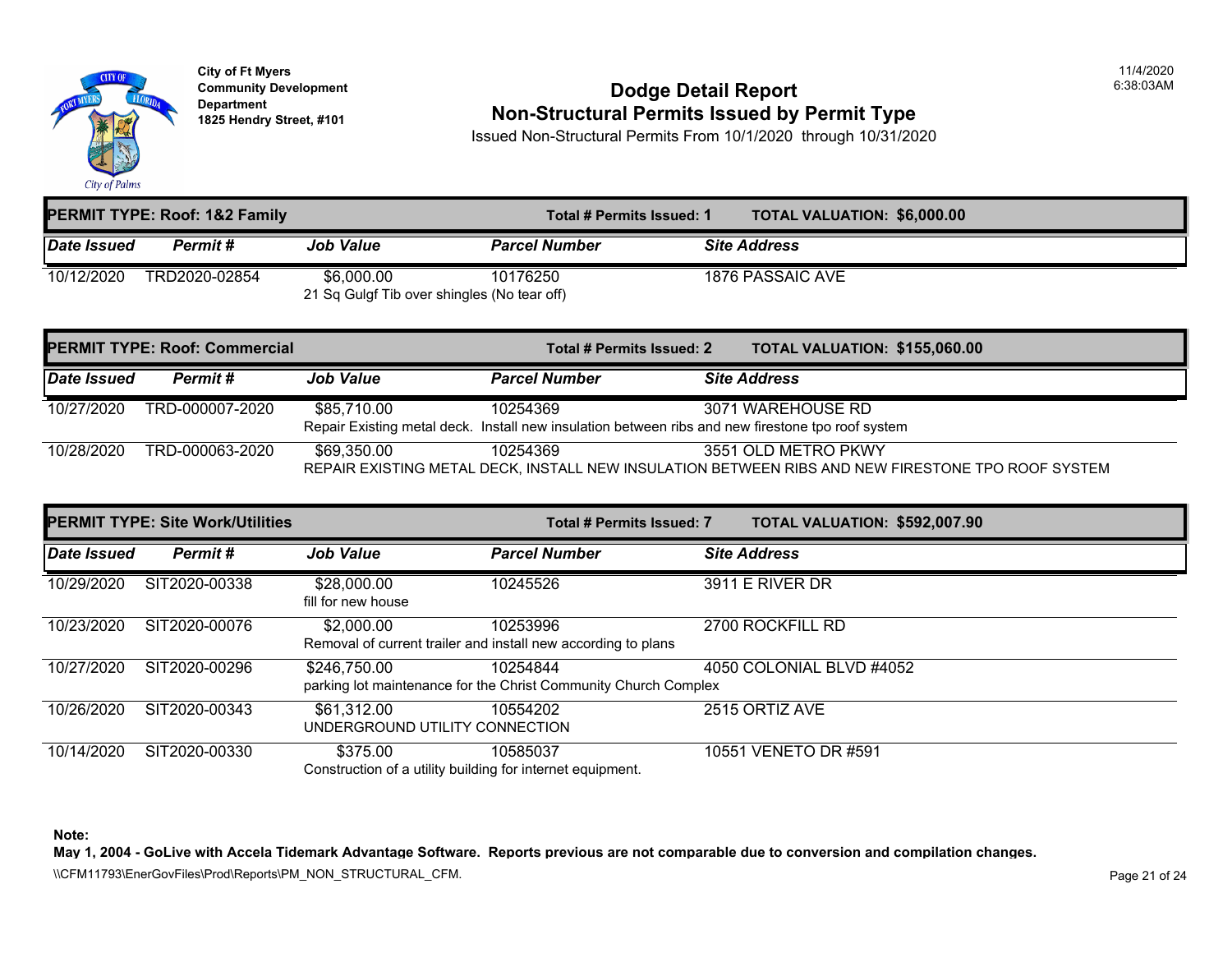

# **Community Develop[ment](https://66,605.00) <b>Dodge Detail Report 1825 Non-Structural Permits Issued by Permit Type**

Issued Non-Structural Permits From 10/1/2020 through 10/31/2020

| 10/02/2020 | SIT2020-00057 | \$240.091.50 | 10253947                                                      | 3660 DR MARTIN LUTHER KING JI                                                                             |
|------------|---------------|--------------|---------------------------------------------------------------|-----------------------------------------------------------------------------------------------------------|
|            |               |              | Develop the vacant parcel into 3-story self-storage facility. |                                                                                                           |
| 10/28/2020 | SIT2020-00323 | \$13.479.40  | 10580997                                                      | 3745 BROADWAY                                                                                             |
|            |               |              |                                                               | To construct a new water line/meter and a new entrance to the west side of the building with associated r |

|             | <b>PERMIT TYPE: Solar Electrical: 1&amp;2 Family</b> |                                     |                                                                                             | <b>TOTAL VALUATION: \$97,855</b><br>Total # Permits Issued: 2 |                      |  |
|-------------|------------------------------------------------------|-------------------------------------|---------------------------------------------------------------------------------------------|---------------------------------------------------------------|----------------------|--|
| Date Issued | Permit #                                             | <b>Job Value</b>                    | <b>Parcel Number</b>                                                                        |                                                               | <b>Site Address</b>  |  |
| 10/05/2020  | TRD2020-02590                                        | \$66,605.00<br>SPV - Solar Electric | 10563487                                                                                    |                                                               | 3892 KING EDWARDS ST |  |
| 10/29/2020  | TRD2020-02752                                        | \$31,250.00                         | 10584088<br>Solar System 901 KW (DC) 28 Sunpower 327 W panels with microinventers included. |                                                               | 4198 BLUEGRASS DR    |  |

|             | <b>PERMIT TYPE: Solar Pool Heater: 1&amp;2 Family</b> |                                                          |                                                                                                           | <b>TOTAL VALUATION: \$19,140</b><br>Total # Permits Issued: 8 |                            |  |
|-------------|-------------------------------------------------------|----------------------------------------------------------|-----------------------------------------------------------------------------------------------------------|---------------------------------------------------------------|----------------------------|--|
| Date Issued | Permit#                                               | <b>Job Value</b>                                         | <b>Parcel Number</b>                                                                                      |                                                               | <b>Site Address</b>        |  |
| 10/02/2020  | FRD2020-02750                                         | \$2.485.00                                               | 10576162<br>install solar pool heat attaching to existing auto control                                    |                                                               | 10573 PISTOIA DR           |  |
| 10/07/2020  | TRD2020-02660                                         | \$2.485.00                                               | 10591180<br>Install solar pool heat attaching to existing auto control                                    |                                                               | 11450 TIVERTON TRCE        |  |
| 10/13/2020  | TRD2020-02875                                         | \$2,485.00                                               | 10572998<br>Install solar pool heat attaching to existing automation.                                     |                                                               | 4618 MYSTIC BLUE WAY       |  |
| 10/29/2020  | TRD-000268-2020                                       | \$2,000.00<br>Solar Pool Heater.                         | 10557983                                                                                                  |                                                               | 12721 GLADSTONE WAY        |  |
| 10/08/2020  | TRD2020-02801                                         | \$3,200.00<br>Adding 3 solar attic fans for ventilation. | 10575324                                                                                                  |                                                               | 11520 LAKEWOOD PRESERVE PL |  |
| 10/08/2020  | TRD2020-02781                                         | \$2,485.00                                               | 10513944<br>Install solar pool heat attaching to existing auto control & solar domestic hot water system. |                                                               | 2786 VIA PIAZZA LOOP       |  |

**Note:**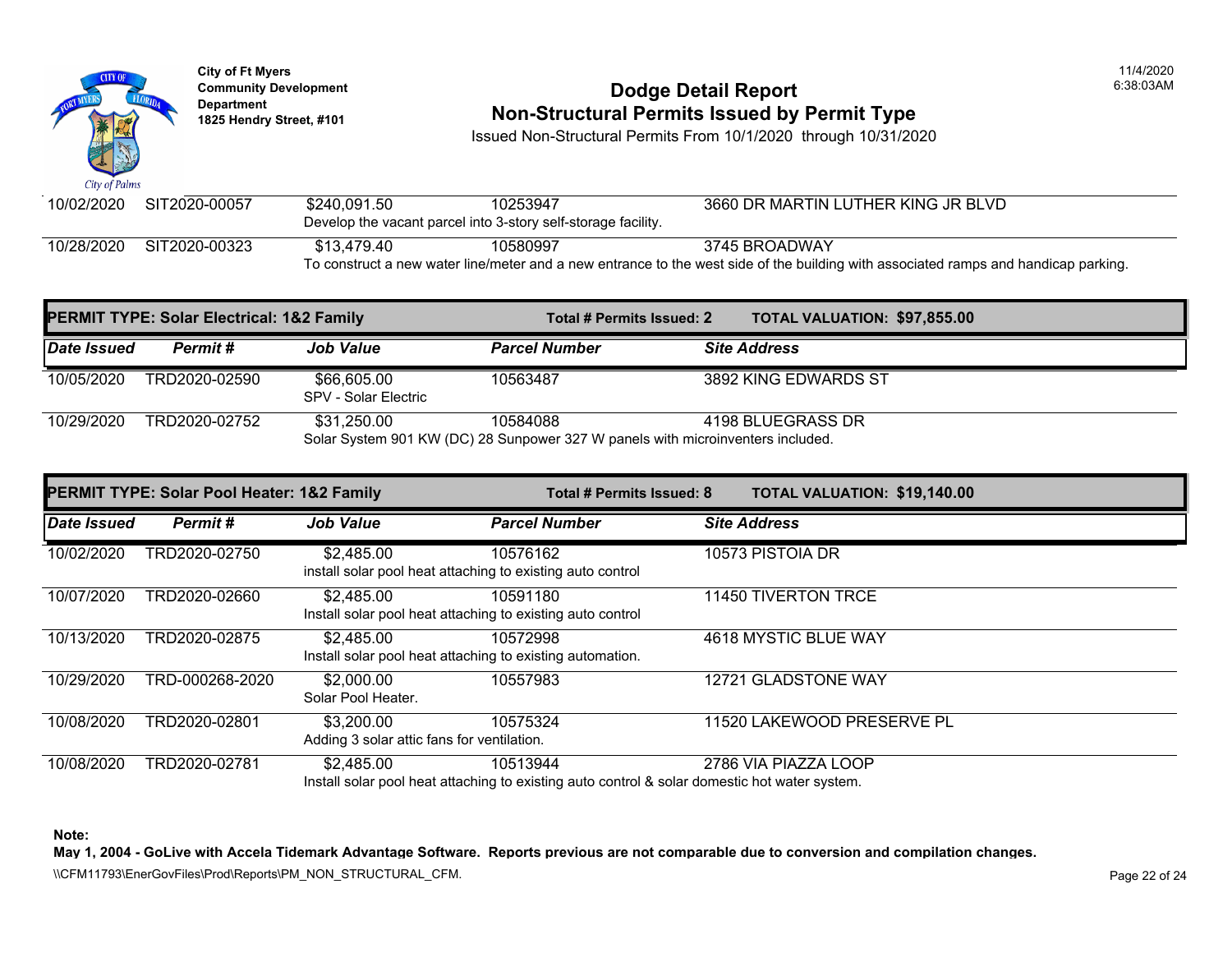

### **Community Development Community Development** Dodge Detail Report **1825 Non-Structural Permits Issued by Permit Type**

Issued Non-Structural Permits From 10/1/2020 through 10/31/2020

| 10/14/2020 | TRD2020-02890 | \$2,000.00 | 10466877 | 10684 AVILA CIR                                                                           |
|------------|---------------|------------|----------|-------------------------------------------------------------------------------------------|
|            |               |            |          | Solar pool heater replacement roof only no changes below roof existing plumbing & valves. |
| 10/02/2020 | TRD2020-02739 | \$2,000,00 | 10188073 | 1474 ARGYLE DR                                                                            |
|            |               |            |          | SOLAR POOL HEATER REPLACEMENT ROOF ONLY NO CHANGES BELOW ROOF EXISTING PLUN               |

|             |               | <b>PERMIT TYPE: Upgrade Alteration Repair: 1&amp;2 Family</b> | Total # Permits Issued: 1                           |                     | <b>TOTAL VALUATION: \$500.00</b> |  |
|-------------|---------------|---------------------------------------------------------------|-----------------------------------------------------|---------------------|----------------------------------|--|
| Date Issued | Permit #      | <b>Job Value</b>                                              | <b>Parcel Number</b>                                | <b>Site Address</b> |                                  |  |
| 10/02/2020  | TRD2020-02758 | \$500.00                                                      | 10173794                                            |                     | 2259 SOUTH ST                    |  |
|             |               |                                                               | Service repair. Replace meter can and service riser |                     |                                  |  |

|                    |               | <b>PERMIT TYPE: Utility Connection (Connect to City Owned Utility)</b> | <b>Total # Permits Issued: 3</b>                           | <b>TOTAL VALUATION: \$75,975</b>                                                                                                                                                                                                          |  |
|--------------------|---------------|------------------------------------------------------------------------|------------------------------------------------------------|-------------------------------------------------------------------------------------------------------------------------------------------------------------------------------------------------------------------------------------------|--|
| <b>Date Issued</b> | Permit #      | <b>Job Value</b>                                                       | <b>Parcel Number</b>                                       | <b>Site Address</b>                                                                                                                                                                                                                       |  |
| 10/01/2020         | SIT2020-00288 | \$59.475.00                                                            | 10254362                                                   | 3170 OLD METRO PKWY<br>FIRELINE CONNECTION TO 12 LCU WATER MAIN ALONG WEST SIDE OF OLD METRO PKWY                                                                                                                                         |  |
| 10/07/2020         | SIT2020-00341 | \$14.500.00                                                            | 10173430                                                   | 2715 EDISON AVE<br>8" x 2" Hot tap (water service) and 8" x 4" hot tap (fire service) on west side of Cranford Ave. Connect to<br>service on Lafayette St. Connect to existing Storm Inlet on corner of Edison Ave and Cranford Ave (SIT2 |  |
| 10/14/2020         | SIT2020-00356 | \$2,000.00                                                             | 10499579<br>Install a 1 water service and a sewer service. | 10610 COLONIAL BLVD                                                                                                                                                                                                                       |  |

| <b>PERMIT TYPE: Wall Sign</b> |               |                  |                                                            | TOTAL VALUATION: \$1,267.0<br>Total # Permits Issued: 1 |  |  |
|-------------------------------|---------------|------------------|------------------------------------------------------------|---------------------------------------------------------|--|--|
| Date Issued                   | Permit #      | <b>Job Value</b> | <b>Parcel Number</b>                                       | <b>Site Address</b>                                     |  |  |
| 10/01/2020                    | SIG2020-00180 | \$1,267.00       | 10185886                                                   | 4429 CLEVELAND AVE #230                                 |  |  |
|                               |               |                  | install face-lit channel letters flush mounted to the wall |                                                         |  |  |

**Note:**